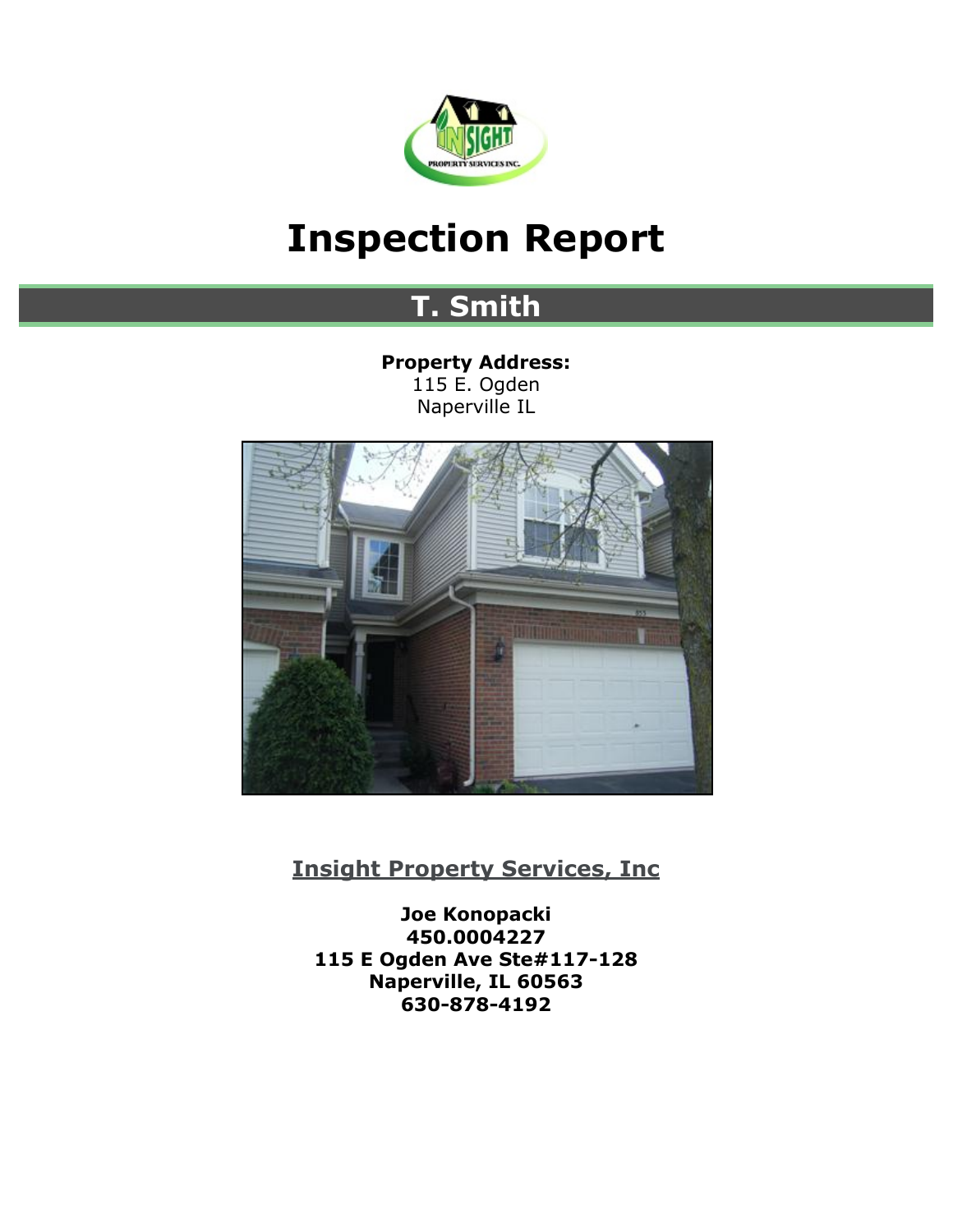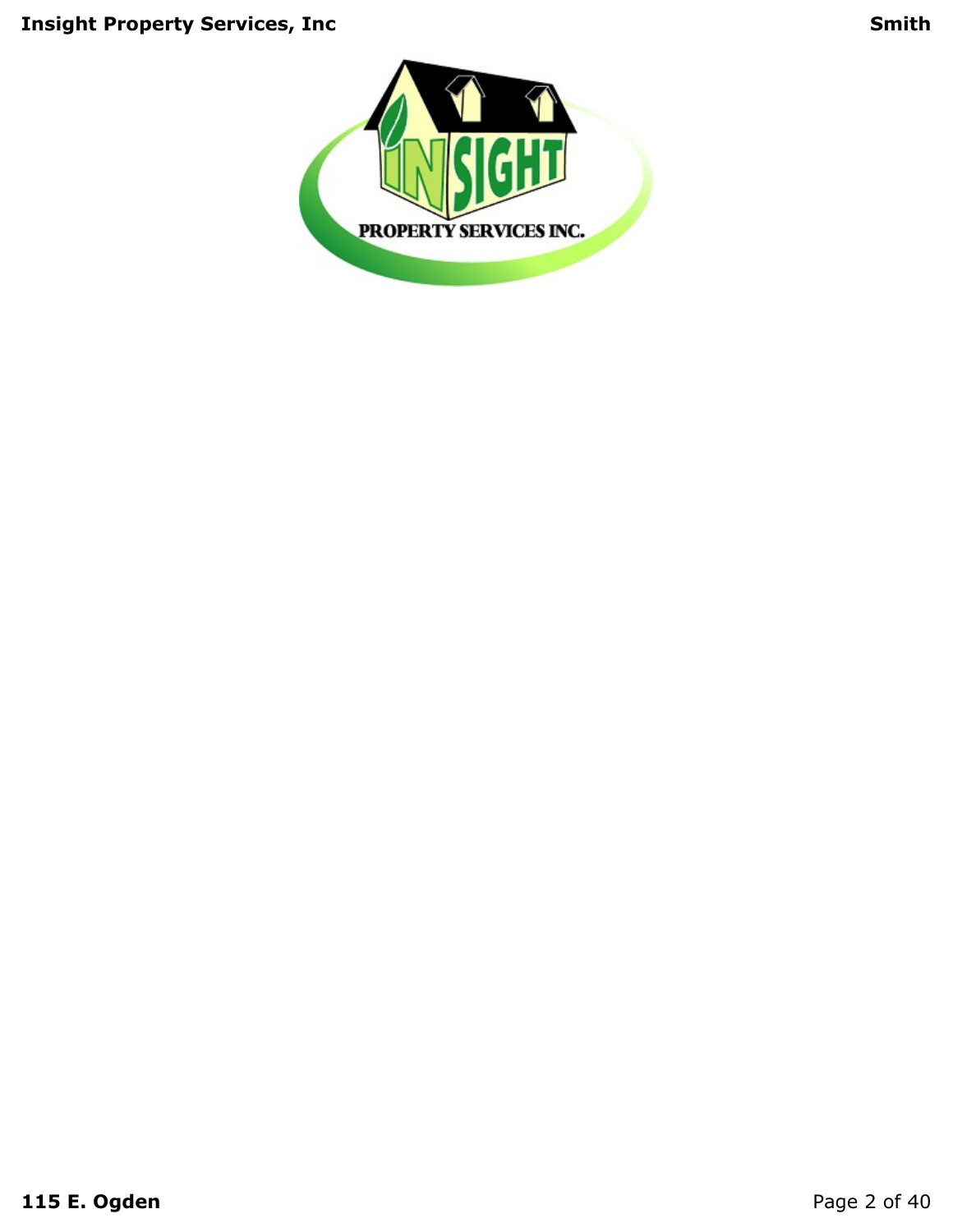# **Table of Contents**

<span id="page-2-0"></span>

| 5 Structural Components 18               |
|------------------------------------------|
|                                          |
|                                          |
| 8 Heating / Central Air Conditioning  29 |
| 9 Insulation and Ventilation 33          |
| 10 Built-In Kitchen Appliances37         |
|                                          |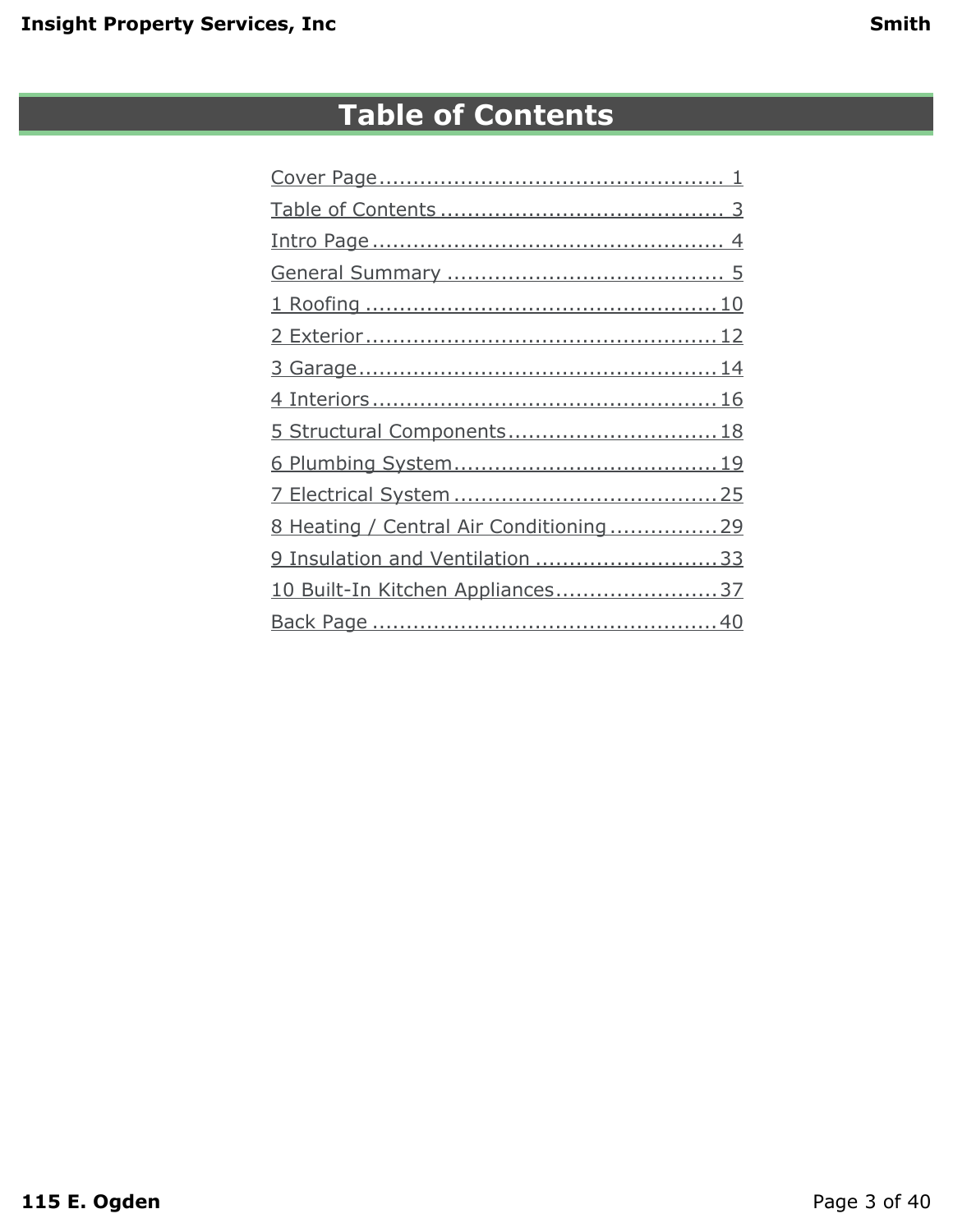<span id="page-3-0"></span>

| <b>Date:</b> $1/1/2013$ | <b>Time: 02:45 PM</b> | <b>Report ID: HI - 120411</b>    |
|-------------------------|-----------------------|----------------------------------|
| Property:               | <b>Customer:</b>      | <b>Real Estate Professional:</b> |
| 115 E. Ogden            | T. Smith              |                                  |
| Naperville IL           |                       |                                  |

#### **Comment Key or Definitions**

The following definitions of comment descriptions represent this inspection report. All comments by the inspector should be considered before purchasing this home. Any recommendations by the inspector to repair or replace suggests a second opinion or further inspection by a qualified contractor. All costs associated with further inspection fees and repair or replacement of item, component or unit should be considered before you purchase the property.

**Inspected (IN)** = I visually observed the item, component or unit and if no other comments were made then it appeared to be functioning as intended allowing for normal wear and tear.

**Not Inspected (NI)**= I did not inspect this item, component or unit and made no representations of whether or not it was functioning as intended and will state a reason for not inspecting.

**Not Present (NP)** = This item, component or unit is not in this home or building.

**Repair or Replace (RR)** = The item, component or unit is not functioning as intended, or needs further inspection by a qualified contractor. Items, components or units that can be repaired to satisfactory condition may not need replacement.

| <b>Standards of Practice:</b><br>ASHI American Society of Home<br>Inspectors, Illinois | In Attendance:<br>Customer and their agent | <b>Type of building:</b><br>Townhome, Single Family (2 story) |
|----------------------------------------------------------------------------------------|--------------------------------------------|---------------------------------------------------------------|
| <b>Approximate age of building:</b>                                                    | <b>Home Faces:</b>                         | Temperature:                                                  |
| 1997                                                                                   | North                                      | 55°F                                                          |
| Weather:                                                                               | <b>Ground/Soil surface condition:</b>      | Rain in last 3 days:                                          |
| Clear                                                                                  | Dry                                        | No.                                                           |

**Radon Test:**

Yes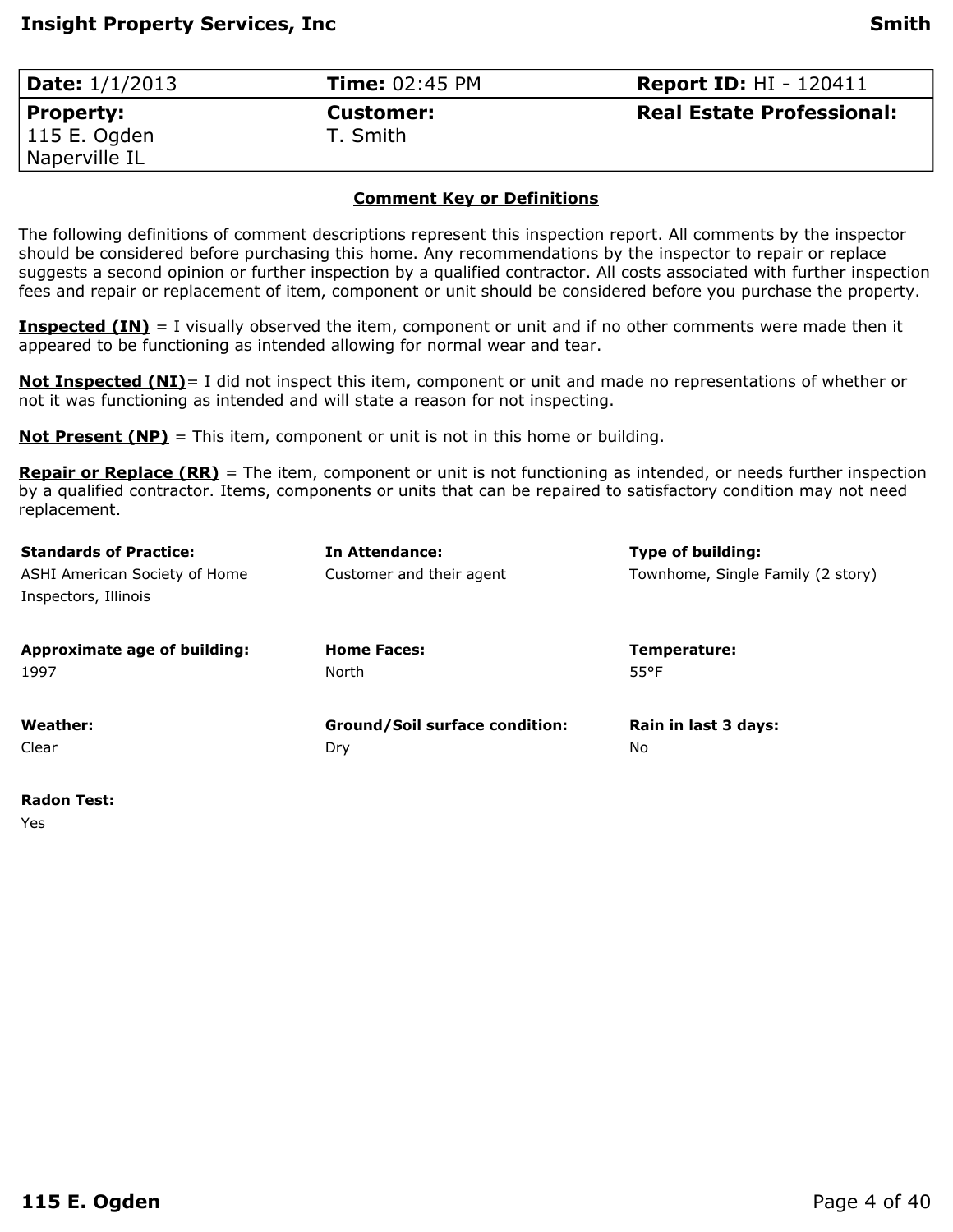## <span id="page-4-0"></span>**General Summary**



## **Insight Property Services, Inc**

### **115 E Ogden Ave Ste#117-128 Naperville, IL 60563 630-878-4192**

#### **Customer**

T. Smith

#### **Address**

115 E. Ogden Naperville IL

The following items or discoveries indicate that these systems or components **do not function as intended** or **adversely affects the habitability of the dwelling;** or **warrants further investigation by a specialist,** or **requires subsequent observation.** This summary shall not contain recommendations for routine upkeep of a system or component to keep it in proper functioning condition or recommendations to upgrade or enhance the function or efficiency of the home. This Summary is not the entire report. The complete report may include additional information of concern to the customer. It is recommended that the customer read the complete report.

## **1. Roofing**

#### **1.3 ROOF DRAINAGE SYSTEMS**

#### **Repair or Replace**

The gutters are in fair condition and seem to be managing rain water effectively. Recommend monitoring during rain events to determine whether additional downspouts are needed (wherever rain is spilling over gutters).

Sloped downspout leaders should discharge at least 8 to 10 feet away from the foundation wall. If downspout is too short, water will not drain properly and can collect next to the foundation wall and penetrate into the basement.

### **2. Exterior**

### **2.0 WALL CLADDING FLASHING AND TRIM**

#### **Repair or Replace**

The vinyl siding and brick cladding is in fine condition.

The flashing and trim at the top left of the window above the garage has gaps that may be allowing water to enter the wall assembly. Recommend a qualified individual properly flash and seal this area.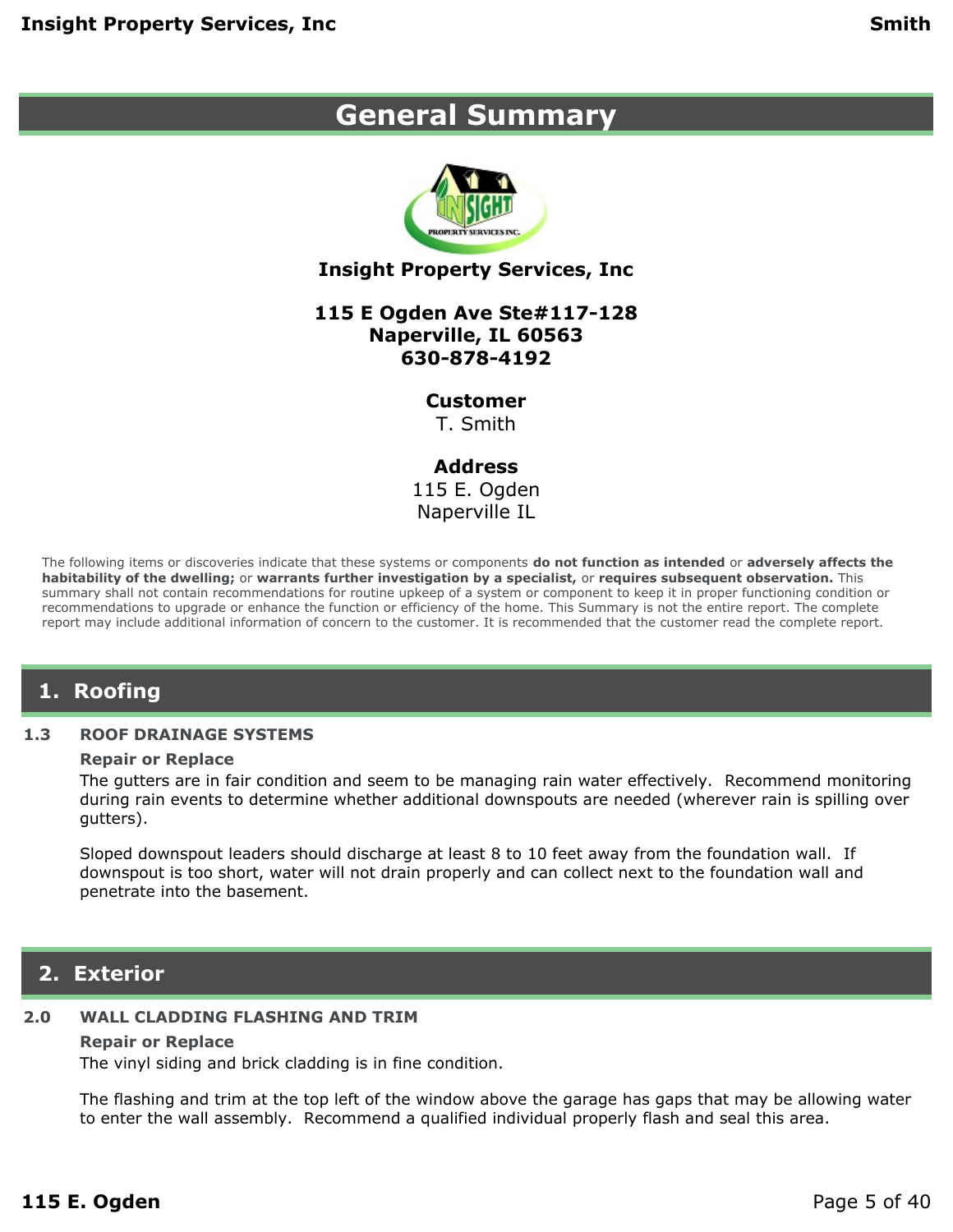### **2. Exterior**

#### **2.2 WINDOWS**

#### **Repair or Replace**

Basement screen is damaged, likely from animal attempting to escape the open window well. Repair screen and cover well.

#### **2.4 VEGETATION, GRADING, DRAINAGE, DRIVEWAYS, PATIO FLOOR, WALKWAYS AND RETAINING WALLS (With respect to their effect on the condition of the building)**

#### **Repair or Replace**

The window wells should be properly sealed and fastened to the wall to halt any seepage from the saturated soil. After debris and vegetation is removed & drain is cleared, a cover should be installed on each well to maintain a clean and dry assembly.

## **3. Garage**

#### **3.5 GARAGE DOOR OPERATORS (Report whether or not doors will reverse when met with resistance)**

#### **Repair or Replace**

The sensors are in place for garage door(s) and will reverse the door.

The garage door will reverse when met with resistance. Testing revealed the door required a good amount of resistance in order to retract. While this is technically functional, the amount of resistance required could be dangerous for small children and pets.

#### **3.6 OCCUPANT DOOR FROM GARAGE TO INSIDE HOME**

#### **Repair or Replace**

The door to the garage does not close automatically. Recommend spring hinges or a door closer be installed to ensure that the door closes and limits the amount of exhaust and fumes entering the home from the garage.

## **4. Interiors**

#### **4.5 DOORS (REPRESENTATIVE NUMBER)**

#### **Repair or Replace**

(1) The sliding glass patio door latch is secured to the door frame and not through to the wall framing, resulting in the door frame flexing when the locked door is pulled. Securing the latch to the framing will avoid damage to the frame and better secure the door.

(2) The patio screen door frame is bent, does not close & latch and does not open easily. Recommend having the frame repaired or replaced.

## **6. Plumbing System**

#### **6.1 PLUMBING WATER SUPPLY AND DISTRIBUTION SYSTEMS AND FIXTURES**

#### **Repair or Replace**

(1) The master tub faucet assembly is not secured in the wall. Recommend the wall in the closet behind be opened to access the faucet and secure it properly.

After running the tub and allowing water to run down both the drain and the overflow, a small cool spot was observed on the ceiling below with the infrared camera - suggesting there may be a leak in the tubs

## **115 E. Ogden** Page 6 of 40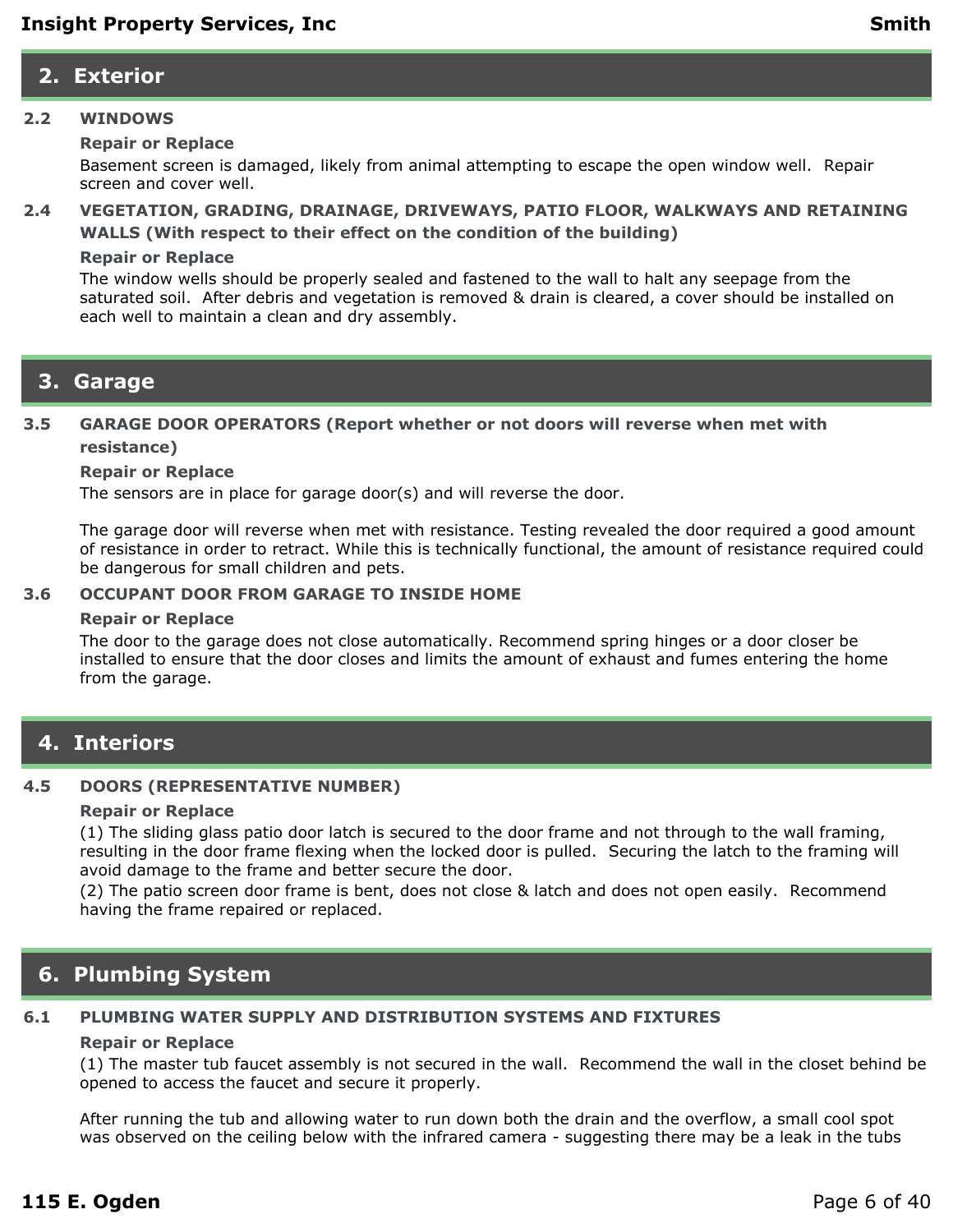## **6. Plumbing System**

drain system. When the wall is opened to secure the faucet, recommend the drains be inspected for signs of leaks and repaired as needed.

(2) The spout of the hallway bath tub is diverting water to the shower head, even when 'open', causing water to splash out of the tub. Recommend replacing the tub spout.

(3) The master bath toilet flapper does not stay up long enough for a full flush - requiring the flush handle be held down. Recommend replacing the flapper with an adjustable unit that can be set to work properly.

#### **6.6 FUEL STORAGE AND DISTRIBUTION SYSTEMS (Interior fuel storage, piping, venting, supports, leaks)**

#### **Repair or Replace**

Gas leaks were located at the couplings and elbow fitting above the water heater control valve. Recommend a qualified individual repair and retest the gas pipes for leaks.

## **7. Electrical System**

#### **7.5 POLARITY AND GROUNDING OF RECEPTACLES WITHIN 6 FEET OF INTERIOR PLUMBING FIXTURES, AND ALL RECEPTACLES IN GARAGE, CARPORT, EXTERIOR WALLS OF INSPECTED STRUCTURE**

#### **Repair or Replace**

All outlets within 6 feet of a water source (kitchen, bathrooms, laundry, etc) should be replaced or protected with GFCI outlets. Recommend a qualified electrician replace or rewire outlets as necessary.

#### **7.6 OPERATION OF GFCI (GROUND FAULT CIRCUIT INTERRUPTERS)**

#### **Repair or Replace**

The exterior outlets are not functioning properly, the kitchen GFCI and outlets surrounding the sink are not GFCI protected, as well as the garage GFCI. Recommend a qualified individual repair or replace these devices as necessary to ensure all devices are properly protected.

#### **7.7 SMOKE DETECTORS**

#### **Repair or Replace**

The average service life of a smoke detector is 10 yrs. Be sure to replace batteries yearly and replace the units entirely after 10 years. Recommend one smoke detector per floor and one within 15 feet of the bedrooms.

#### **7.8 CARBON MONOXIDE DETECTORS**

#### **Repair or Replace**

The average service life of a carbon monoxide detector is 2-3 yrs. Be sure to replace batteries yearly and replace the units entirely after 3 years. Recommend one CO detector near each CO source (water heater / furnace, kitchen, door to garage, etc) and one within 15 feet of the bedrooms.

## **8. Heating / Central Air Conditioning**

#### **8.6 COOLING AND AIR HANDLER EQUIPMENT**

#### **Repair or Replace**

(1) The AC is about 15 years into an expected service life of 20 years and seems to be in fine condition. Recommend the unit be cleaned and/or serviced once a year to prolong its service life. Lint, debris and vegetation should be kept clear of the sides of the unit to ensure proper air flow and efficient function. The unit should also be covered in the fall and winter to keep out debris and snow.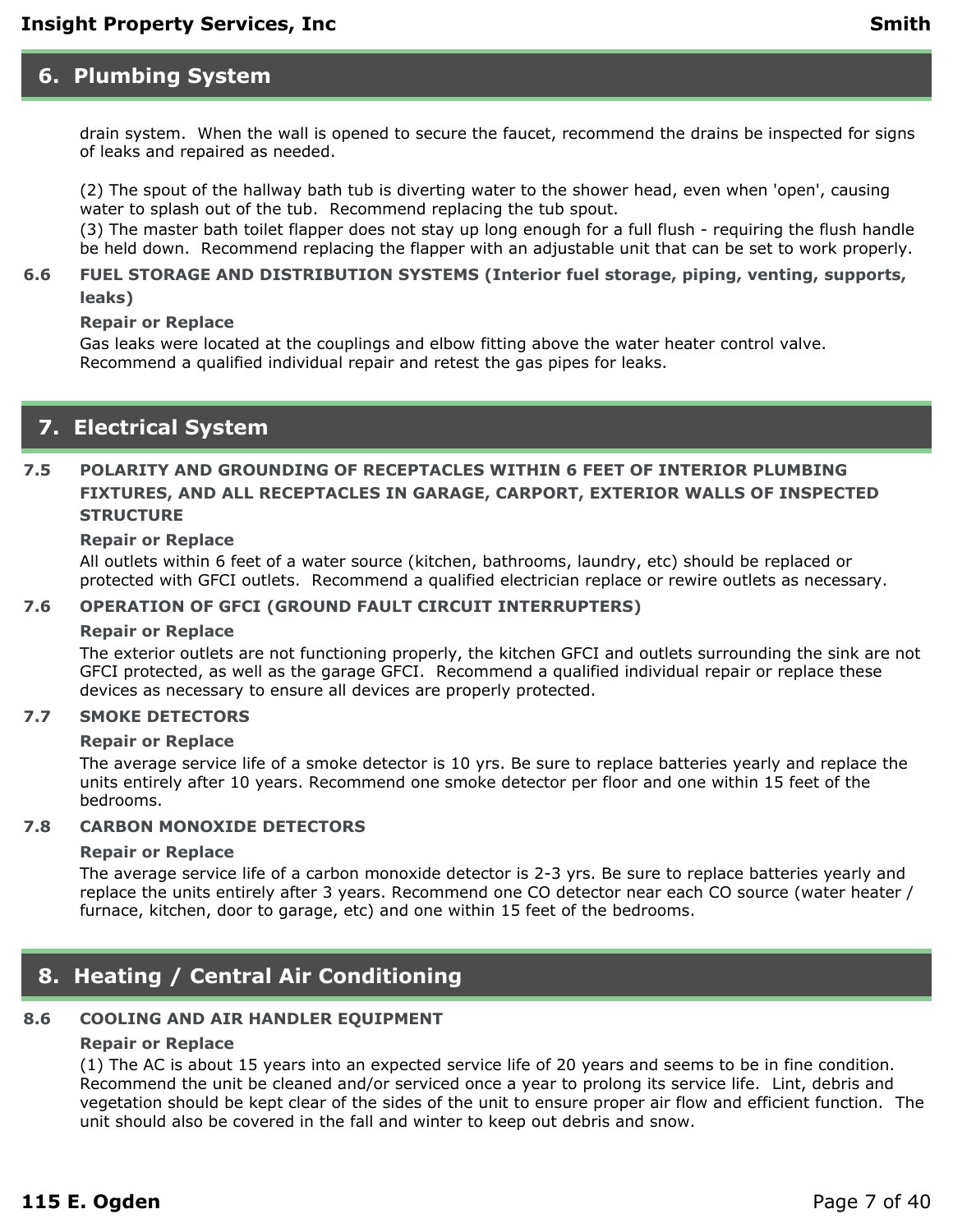## **8. Heating / Central Air Conditioning**

While the air handler was turned on and seemed to function well, the AC could **not** be turned on because the outside temperature was below 65 degrees. Recommend a qualified HVAC technician clean and assess the unit before regular summer function is needed.

(2) While the maximum rated fuse to be used is listed as 20Amps, the unit is connected to a 30 Amp breaker at the panel. This mean the unit can receive a higher current than it can handle - potentially damaging the unit - before the breaker shuts down power. A qualified HVAC technician should investigate this issue further and replace the breaker as needed.

## **9. Insulation and Ventilation**

#### **9.5 VENTING SYSTEMS (Kitchens, baths and laundry)**

#### **Repair or Replace**

The bath fan exhaust lines are too long, with too many bends for optimum air flow. They also exhaust into the soffits where the air flow carries the moisture back into the attic.

Recommend new 80+cfm, quiet (<1.5 sones) be installed in the hall bath and master bath and vented through the roof by way of flexible, insulated duct and proper, dampered vents. This should be completed before any additional attic insulation is installed. The ducts should be as short as possible and sized one step larger than the outlet on the fan to avoid air friction which reduces the air flow.

#### **9.6 INSULATION IN ATTIC**

#### **Repair or Replace**

(1) The attic currently has R-11 fiberglass batt insulation, below the current code minimum of R-38. Likely the original design intended additional insulation be blown over the batt insulation. Recommend the attic be insulated to a more cost effective R-50/60 with blown cellulose (settles to an air-impermeable massunlike fiber glass), only **after air sealing and attic ventilation** issues have been completed.

## **10. Built-In Kitchen Appliances**

### **10.1 STOVE/OVENS/COOKTOPS(RANGE)**

#### **Repair or Replace**

A carbon monoxide (CO) output test was done on the oven. The CO measured at Steady State operation (normal operating level) of the gas oven is **47 ppm at 606 degrees.** CO less than 25 ppm is ideal. 26-100 ppm recommends a cleaning and adjustment. 100+ ppm requires the unit be thoroughly serviced, cleaned and adjusted by a qualified service technician.

### **10.2 MICROWAVE / HOOD VENT**

### **Repair or Replace**

The exhaust fan (part of the microwave) recirculates air rather than exhausting it to the outside. Should the kitchen be remodeled, consider venting this unit to the outside to remove odors, moisture and gases associated with gas cooking.

### **10.3 DISHWASHER**

### **Repair or Replace**

The copper supply to the dishwasher is kinked at the bends and seems to has put the drain valve electrical relay in contact with the floor. If a leak occurs, an electrical shock hazard is present. Recommend a qualified individual replace the copper supply with a flexible, stainless steel braided supply and adjust the drain relay up off the floor.

#### **10.6 DRYER**

## **115 E. Ogden** Page 8 of 40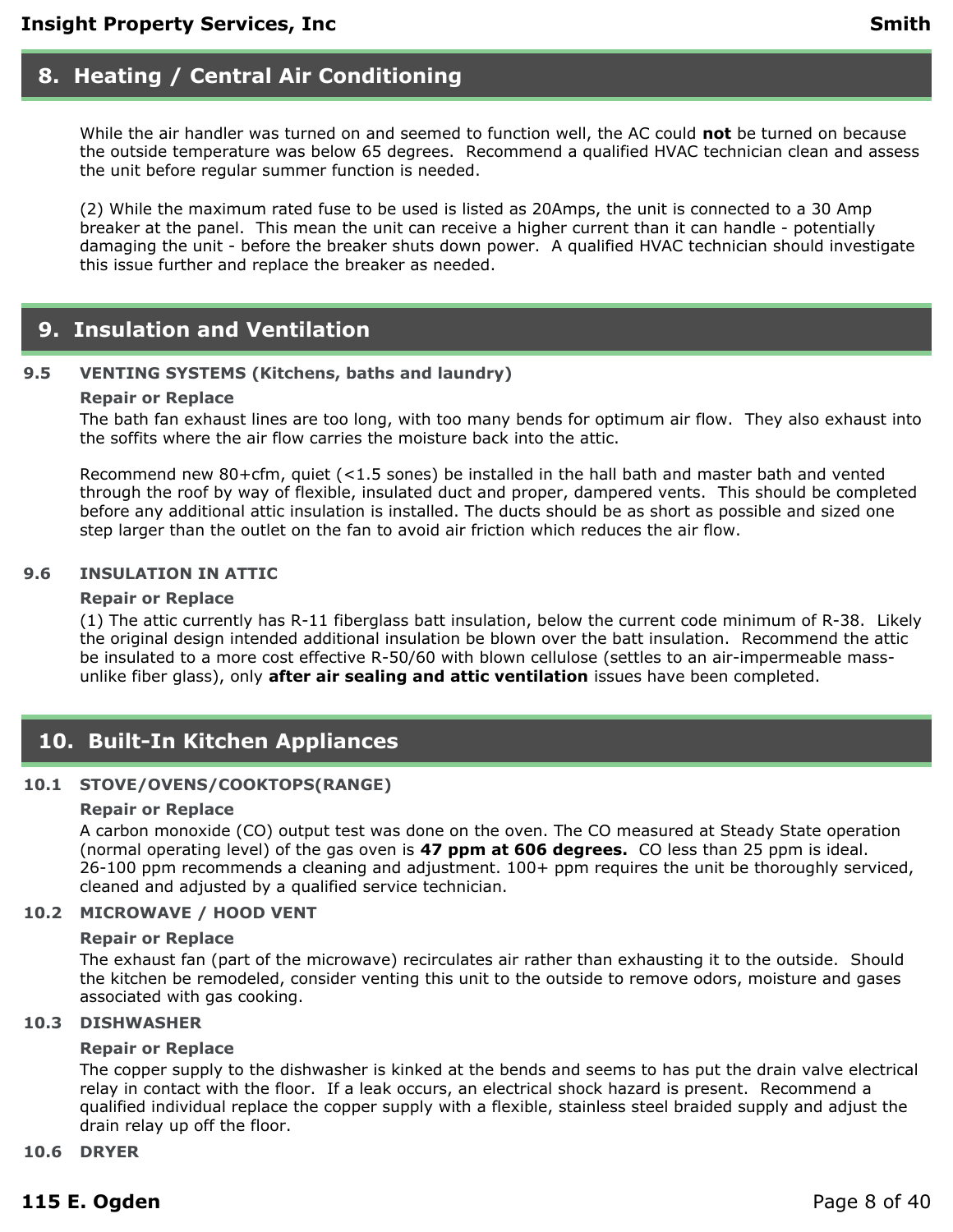#### **Repair or Replace**

The unit was tested for basic function and other obvious signs of disrepair. Appliances are not inspected for proper function of all features and settings. No obvious issues were observed.

The dryer vent pipe should be a metal duct, solid or flexible. Vinyl material or metalized mylar are a fire hazard with gas dryers

Home inspectors are not required to report on the following: Life expectancy of any component or system; The causes of the need for a repair; The methods, materials, and costs of corrections; The suitability of the property for any specialized use; Compliance or noncompliance with codes, ordinances, statutes, regulatory requirements or restrictions; The market value of the property or its marketability; The advisability or inadvisability of purchase of the property; Any component or system that was not observed; The presence or absence of pests such as wood damaging organisms, rodents, or insects; or Cosmetic items, underground items, or items not permanently installed. Home inspectors are not required to: Offer warranties or guarantees of any kind; Calculate the strength, adequacy, or efficiency of any system or component; Enter any area or perform any procedure that may damage the property or its components or be dangerous to the home inspector or other persons; Operate any system or component that is shut down or otherwise inoperable; Operate any system or component that does not respond to normal operating controls; Disturb insulation, move personal items, panels, furniture, equipment, plant life, soil, snow, ice, or debris that obstructs access or visibility; Determine the presence or absence of any suspected adverse environmental condition or hazardous substance, including but not limited to mold, toxins, carcinogens, noise, contaminants in the building or in soil, water, and air; Determine the effectiveness of any system installed to control or remove suspected hazardous substances; Predict future condition, including but not limited to failure of components; Since this report is provided for the specific benefit of the customer(s), secondary readers of this information should hire a licensed inspector to perform an inspection to meet their specific needs and to obtain current information concerning this property.

*Prepared Using HomeGauge <http://www.HomeGauge.com>* : Licensed To Insight Property Services, Inc.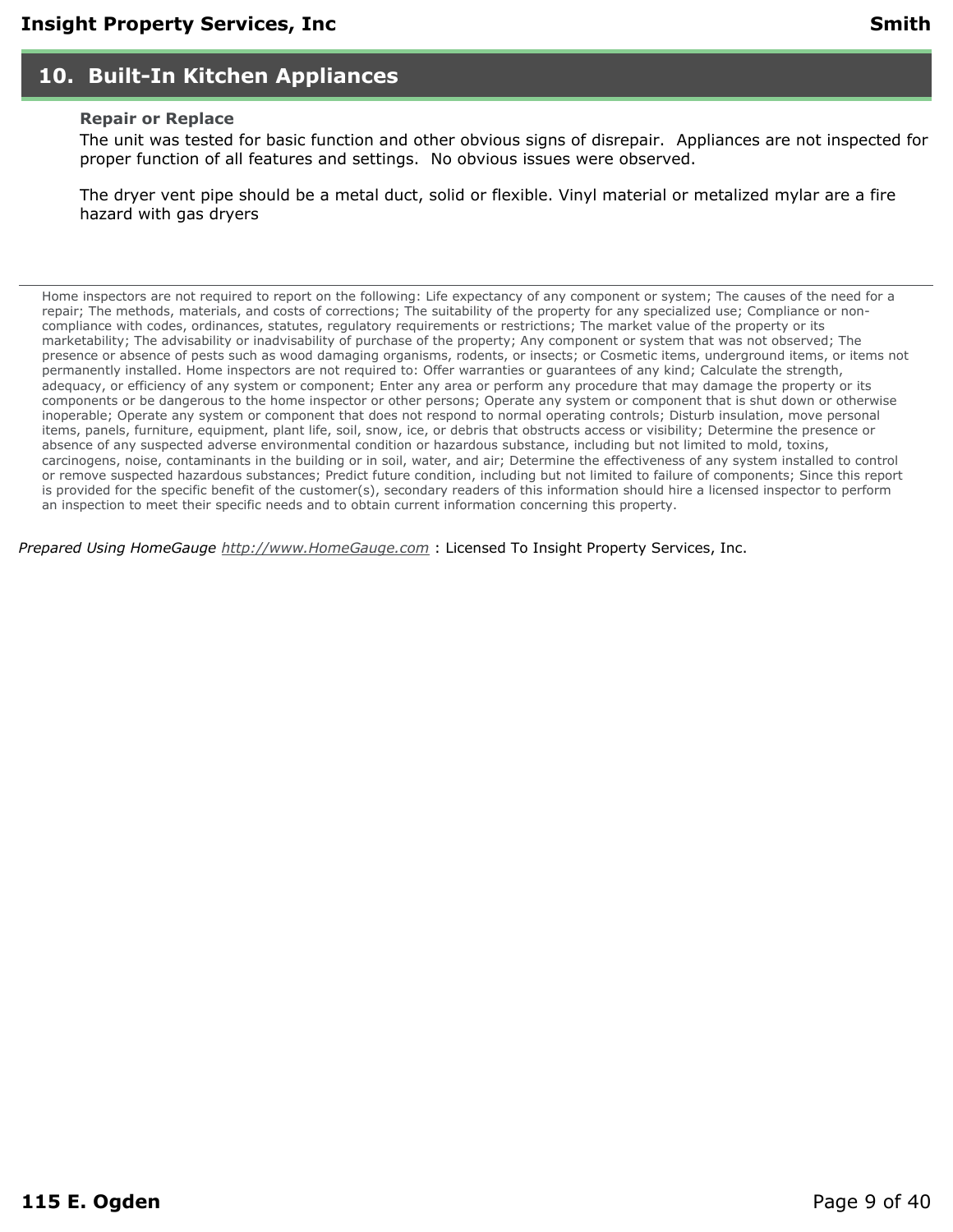## <span id="page-9-0"></span>**1. Roofing**

The home inspector shall observe: Roof covering; Roof drainage systems; Flashings; Skylights, chimneys, and roof penetrations; and Signs of' leaks or abnormal condensation on building components. The home inspector shall: Describe the type of roof covering materials; and Report the methods used to observe the roofing. The home inspector is not required to: Walk on the roofing; or Observe attached accessories including but not limited to solar systems, antennae, and lightning arrestors.

#### **Styles & Materials**

**Roof Covering:** 3-Tab fiberglass

**Viewed roof covering from:** Walked roof

**Sky Light(s):** None

**Chimney (exterior):** Metal Flue Pipe

#### **Items**

#### **1.0 ROOF COVERINGS**

#### Repair or Replace

The roof appears to be the original installed 1997 is in good condition. There are a few areas of minor mechanical damage (nail head punctures, scuffs and raised shingles). Recommend these areas be proactively addressed and monitored for leaks during rains (from the attic below).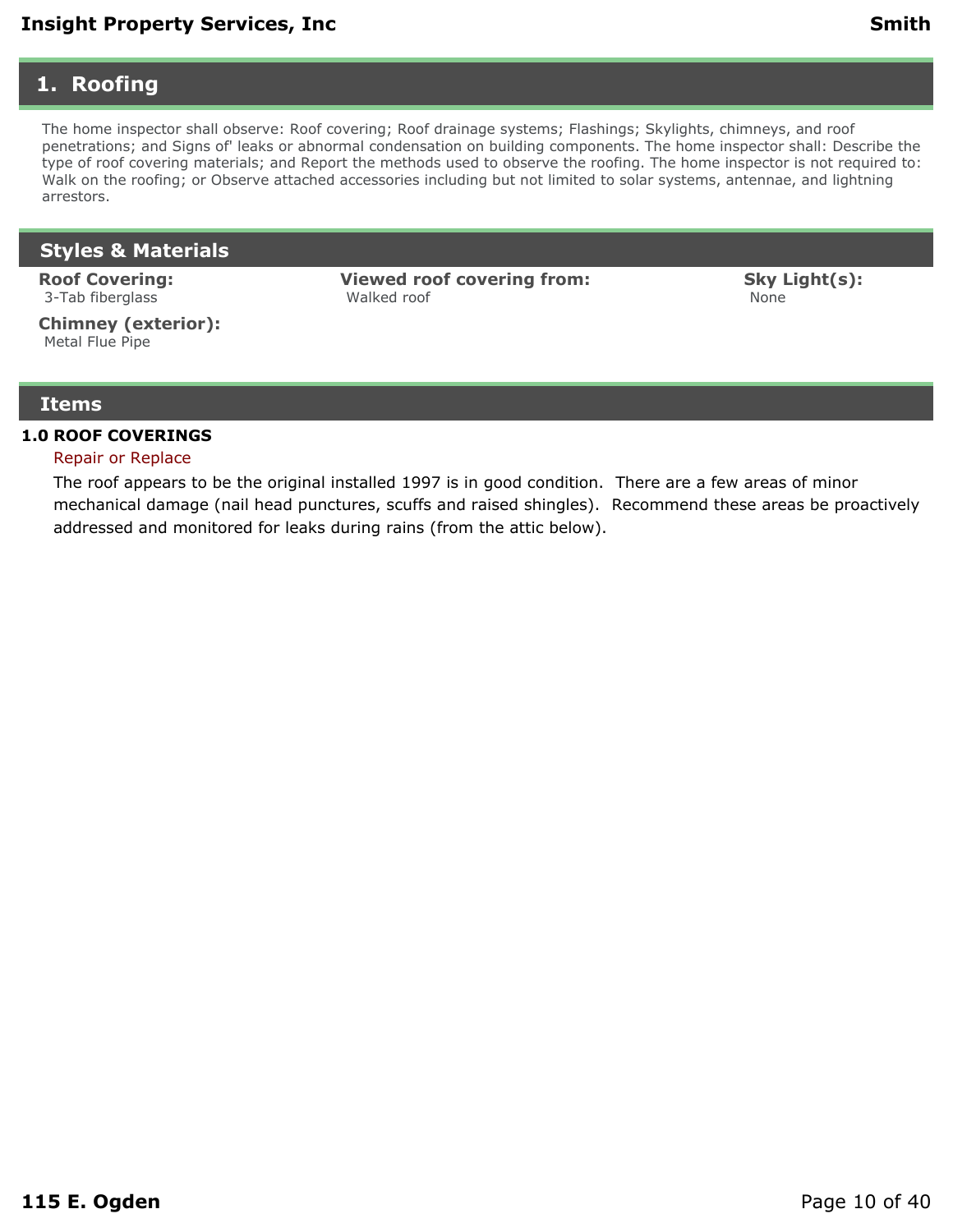







1.0 Picture 5

## **1.1 FLASHINGS**

Inspected

**1.2 SKYLIGHTS, CHIMNEYS AND ROOF PENETRATIONS** Inspected

### **1.3 ROOF DRAINAGE SYSTEMS**

Repair or Replace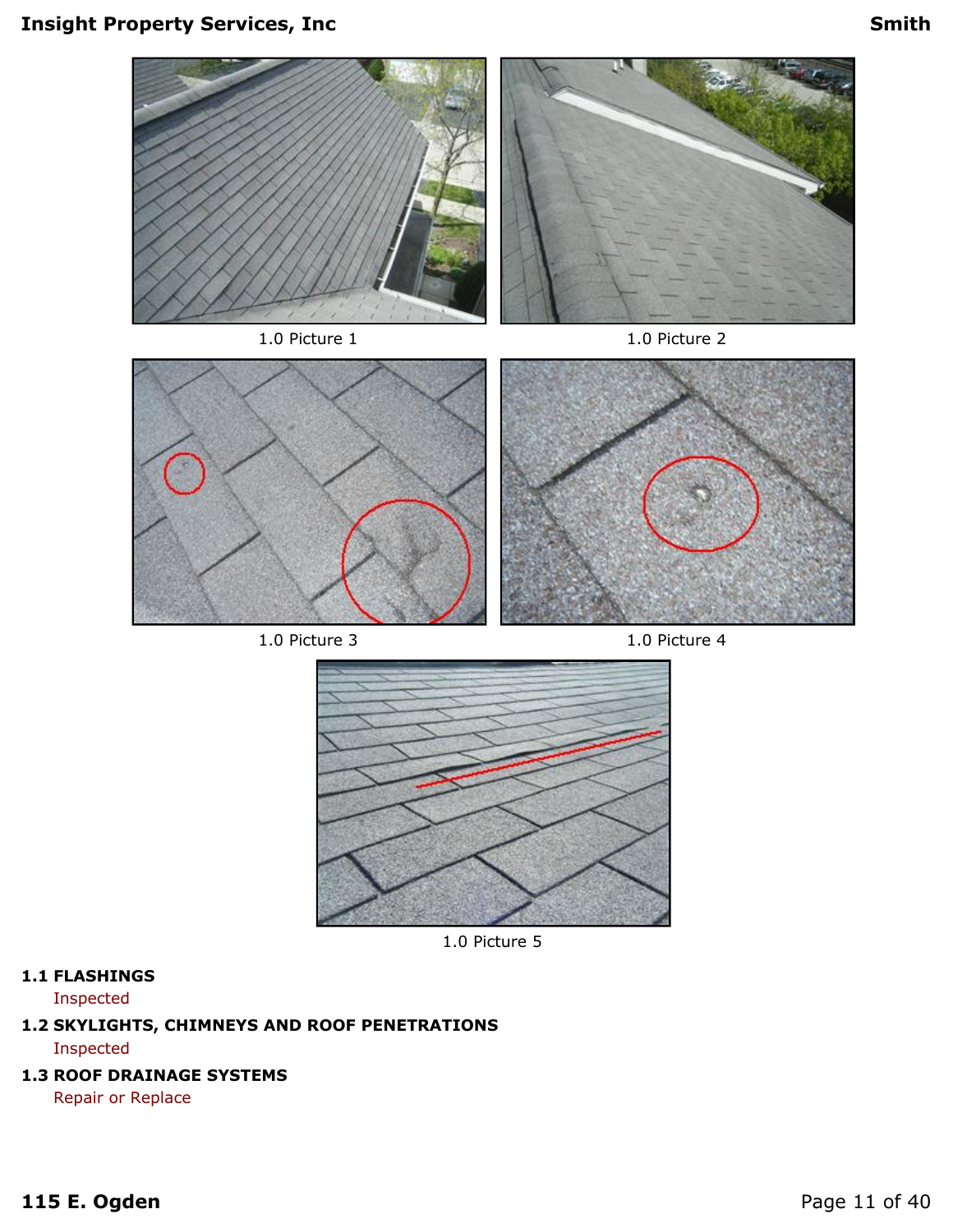The gutters are in fair condition and seem to be managing rain water effectively. Recommend monitoring during rain events to determine whether additional downspouts are needed (wherever rain is spilling over gutters).

Sloped downspout leaders should discharge at least 8 to 10 feet away from the foundation wall. If downspout is too short, water will not drain properly and can collect next to the foundation wall and penetrate into the basement.





The roof of the home was inspected and reported on with the above information. While the inspector makes every effort to find all areas of concern, some areas can go unnoticed. Roof coverings and skylights can appear to be leak proof during inspection and weather conditions. Our inspection makes an attempt to find a leak but sometimes cannot. Please be aware that the inspector has your best interest in mind. Any repair items mentioned in this report should be considered before purchase. It is recommended that qualified contractors be used in your further inspection or repair issues as it relates to the comments in this inspection report.

## <span id="page-11-0"></span>**2. Exterior**

The home inspector shall observe: Wall cladding, flashings, and trim; Entryway doors and a representative number of windows; Garage door operators; Decks, balconies, stoops, steps, areaways, porches and applicable railings; Eaves, soffits, and fascias; and Vegetation, grading, drainage, driveways, patios, walkways, and retaining walls with respect to their effect on the condition of the building. The home inspector shall: Describe wall cladding materials; Operate all entryway doors and a representative number of windows; Operate garage doors manually or by using permanently installed controls for any garage door operator; Report whether or not any garage door operator will automatically reverse or stop when meeting reasonable resistance during closing; and Probe exterior wood components where deterioration is suspected. The home inspector is not required to observe: Storm windows, storm doors, screening, shutters, awnings, and similar seasonal accessories; Fences; Presence of safety glazing in doors and windows; Garage door operator remote control transmitters; Geological conditions; Soil conditions; Recreational facilities (including spas, saunas, steam baths, swimming pools, tennis courts, playground equipment, and other exercise, entertainment, or athletic facilities); Detached buildings or structures; or Presence or condition of buried fuel storage tanks. The home inspector is not required to: Move personal items, panels, furniture, equipment, plant life, soil, snow, ice or debris that obstructs access or visibility.

## **Styles & Materials**

**Siding Style:** Lap

**Appurtenance:** Sidewalk

**Siding Material:** Full brick

**Driveway:** Asphalt

**Exterior Entry Doors:** Wood solid Sliding glass

**Facia:** Aluminum wrapped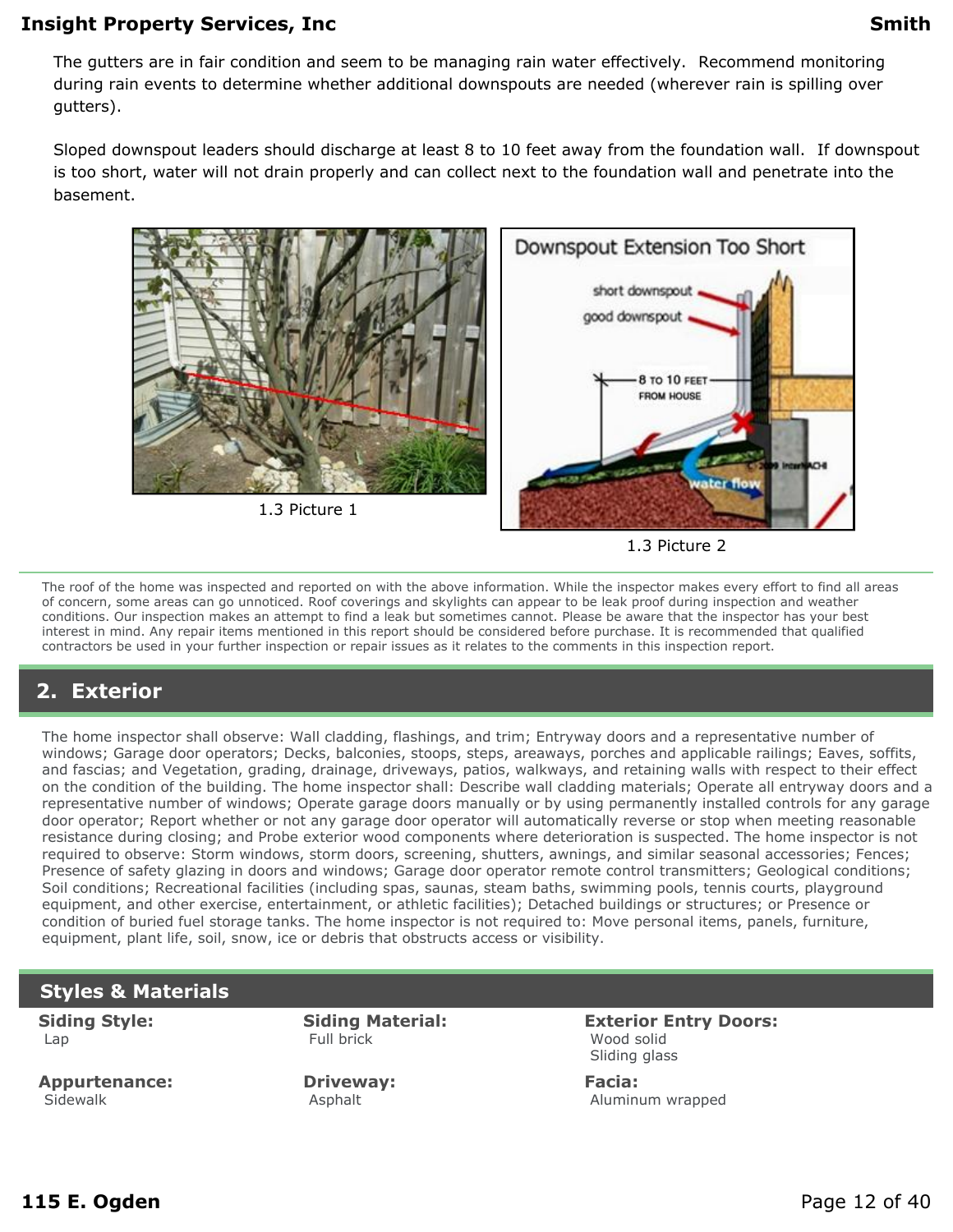### **Items**

#### **2.0 WALL CLADDING FLASHING AND TRIM**

#### Repair or Replace

The vinyl siding and brick cladding is in fine condition.

The flashing and trim at the top left of the window above the garage has gaps that may be allowing water to enter the wall assembly. Recommend a qualified individual properly flash and seal this area.



2.0 Picture 1

#### **2.1 DOORS (Exterior)**

Inspected

#### **2.2 WINDOWS**

#### Repair or Replace

Basement screen is damaged, likely from animal attempting to escape the open window well. Repair screen and cover well.



2.2 Picture 1

**2.3 DECKS, BALCONIES, STOOPS, STEPS, AREAWAYS, PORCHES, PATIO/ COVER AND APPLICABLE RAILINGS**

Inspected

**2.4 VEGETATION, GRADING, DRAINAGE, DRIVEWAYS, PATIO FLOOR, WALKWAYS AND RETAINING WALLS (With respect to their effect on the condition of the building)** Repair or Replace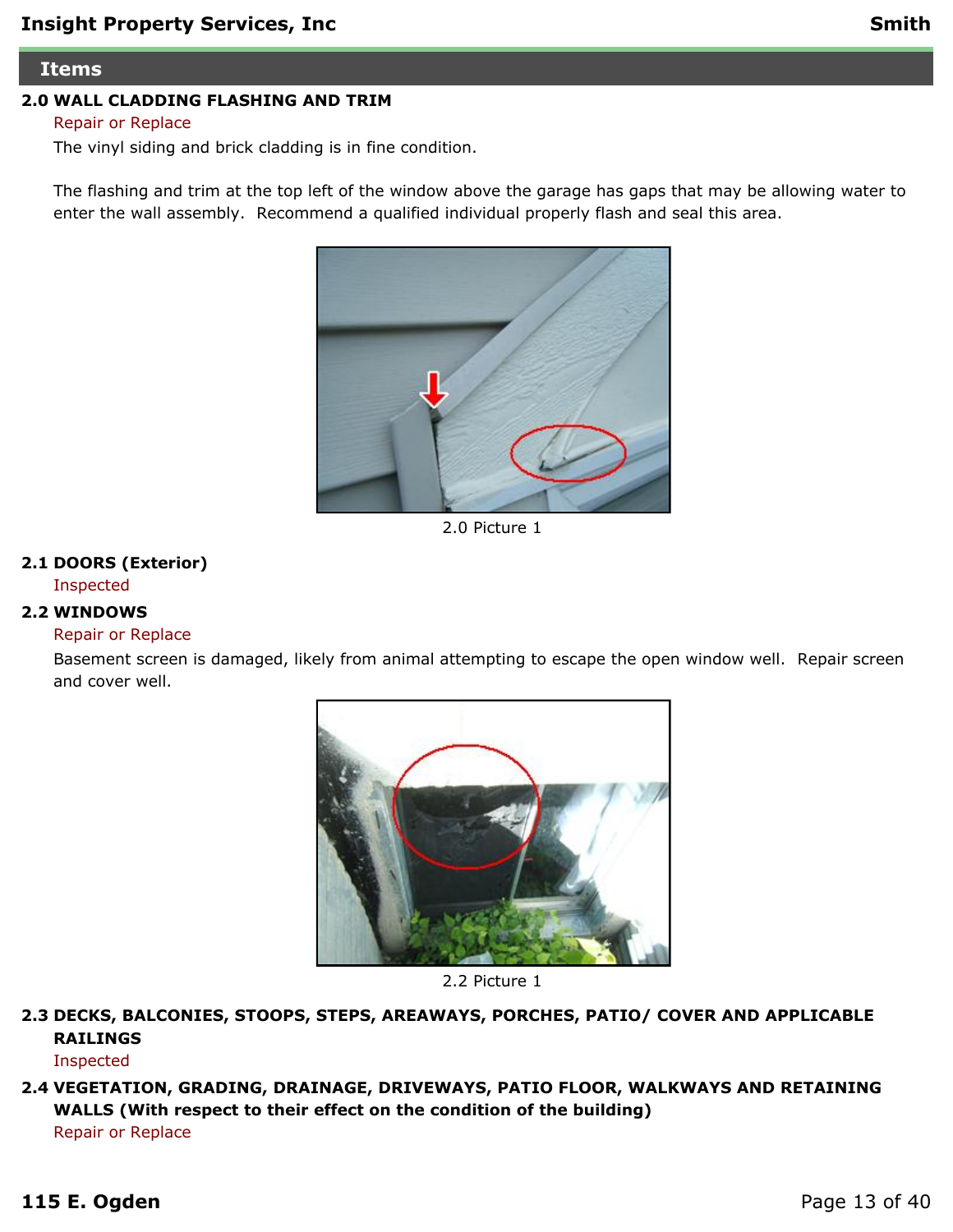The window wells should be properly sealed and fastened to the wall to halt any seepage from the saturated soil. After debris and vegetation is removed & drain is cleared, a cover should be installed on each well to maintain a clean and dry assembly.



2.4 Picture 1 2.4 Picture 2

#### **2.5 EAVES, SOFFITS AND FASCIAS**

Inspected

The exterior of the home was inspected and reported on with the above information. While the inspector makes every effort to find all areas of concern, some areas can go unnoticed. Please be aware that the inspector has your best interest in mind. Any repair items mentioned in this report should be considered before purchase. It is recommended that qualified contractors be used in your further inspection or repair issues as it relates to the comments in this inspection report.

## <span id="page-13-0"></span>**3. Garage**

#### **Styles & Materials**

**Garage Door Type:** One automatic

**Garage Door Material:** Metal

**Auto-opener Manufacturer:** LIFT-MASTER

#### **Items**

#### **3.0 GARAGE EXTERIOR**

Inspected

### **3.1 GARAGE CEILINGS**

#### Repair or Replace

Recommend open seams be resealed in the garage drywall. All gaps and holes should also be sealed to halt air leakage and provide fire protection. Also recommend to seal and paint the garage drywall with a 'low perm' paint to halt possible Carbon Monoxide migration from the garage to the room above.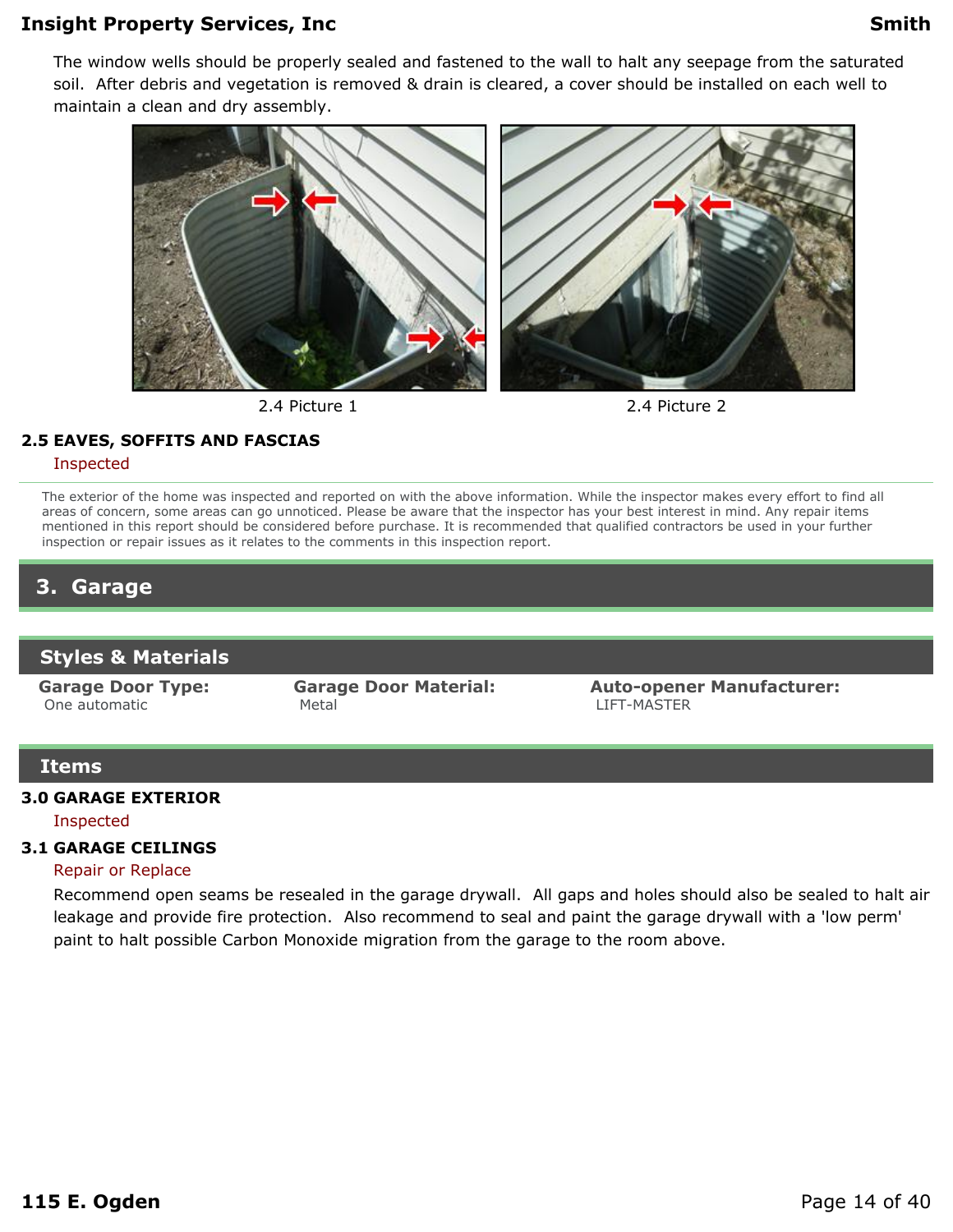

3.1 Picture 1

## **3.2 GARAGE WALLS (INCLUDING FIREWALL SEPARATION)**

Inspected

#### **3.3 GARAGE FLOOR**

Inspected

#### **3.4 GARAGE DOOR (S)**

#### Inspected

The steel garage door has attached foam board panels, some of which have fallen off. These panels are doing little to insulate the garage or absorb sound. The door is otherwise in fine condition.



3.4 Picture 1 Delaminated foam board

## **3.5 GARAGE DOOR OPERATORS (Report whether or not doors will reverse when met with resistance)**

#### Repair or Replace

The sensors are in place for garage door(s) and will reverse the door.

The garage door will reverse when met with resistance. Testing revealed the door required a good amount of resistance in order to retract. While this is technically functional, the amount of resistance required could be dangerous for small children and pets.

#### **3.6 OCCUPANT DOOR FROM GARAGE TO INSIDE HOME**

#### Repair or Replace

The door to the garage does not close automatically. Recommend spring hinges or a door closer be installed to ensure that the door closes and limits the amount of exhaust and fumes entering the home from the garage.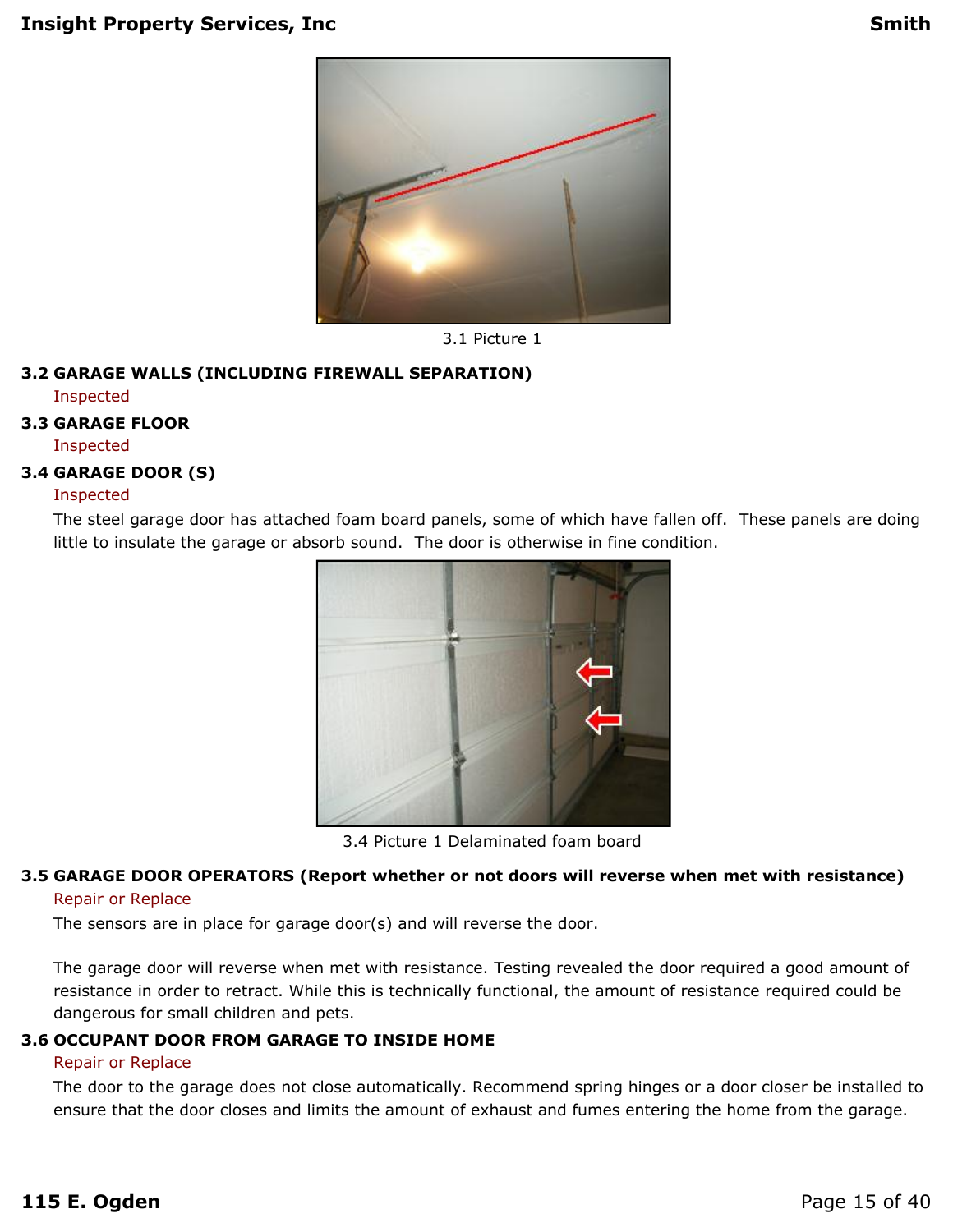

3.6 Picture 1 Install spring hinge or closer

## <span id="page-15-0"></span>**4. Interiors**

The home inspector shall observe: Walls, ceiling, and floors; Steps, stairways, balconies, and railings; Counters and a representative number of installed cabinets; and A representative number of doors and windows. The home inspector shall: Operate a representative number of windows and interior doors; and Report signs of abnormal or harmful water penetration into the building or signs of abnormal or harmful condensation on building components. The home inspector is not required to observe: Paint, wallpaper, and other finish treatments on the interior walls, ceilings, and floors; Carpeting; or Draperies, blinds, or other window treatments.

### **Styles & Materials**

**Ceiling Materials:** Drywall

#### **Interior Doors:**

Hollow core Raised panel

#### **Countertop:**

Laminate

**Wall Material:** Drywall

#### **Window Types:**

Double Pane Double-hung Vinyl

**Floor Covering(s):** Carpet Laminated T&G Tile

**Cabinetry:** Wood Particle Board

### **Items**

#### **4.0 CEILINGS**

Inspected

#### **4.1 WALLS**

Inspected

#### **4.2 FLOORS**

#### Repair or Replace

The carpet at the top of the stairs is worn, likely from a pet or vacuum brush.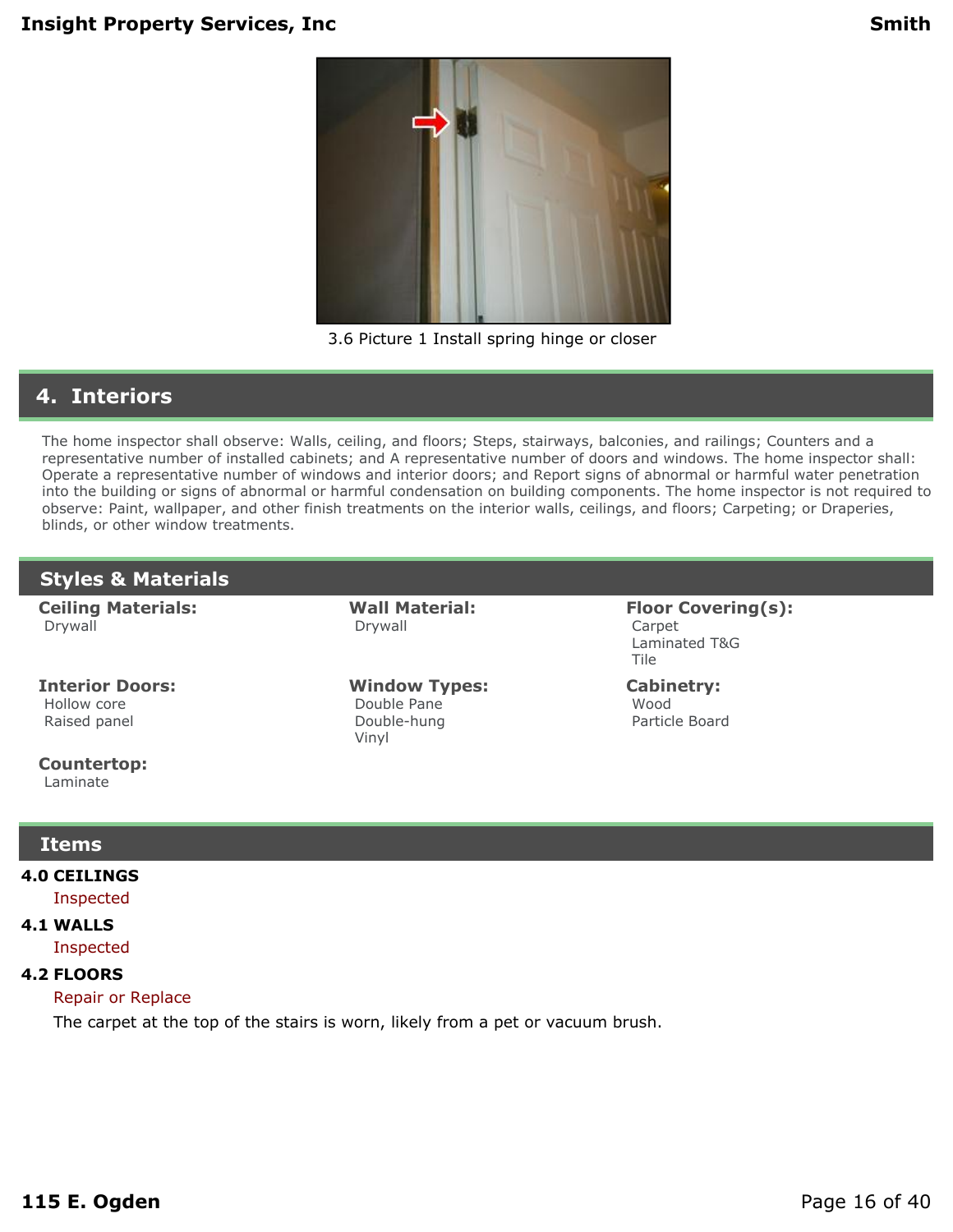

4.2 Picture 1

## **4.3 STEPS, STAIRWAYS, BALCONIES AND RAILINGS**

Inspected

## **4.4 COUNTERS AND A REPRESENTATIVE NUMBER OF CABINETS**

Inspected

#### **4.5 DOORS (REPRESENTATIVE NUMBER)**

#### Repair or Replace

(1) The sliding glass patio door latch is secured to the door frame and not through to the wall framing,

resulting in the door frame flexing when the locked door is pulled. Securing the latch to the framing will avoid damage to the frame and better secure the door.



4.5 Picture 1 4.5 Picture 2 Flexing door frame

(2) The patio screen door frame is bent, does not close & latch and does not open easily. Recommend having the frame repaired or replaced.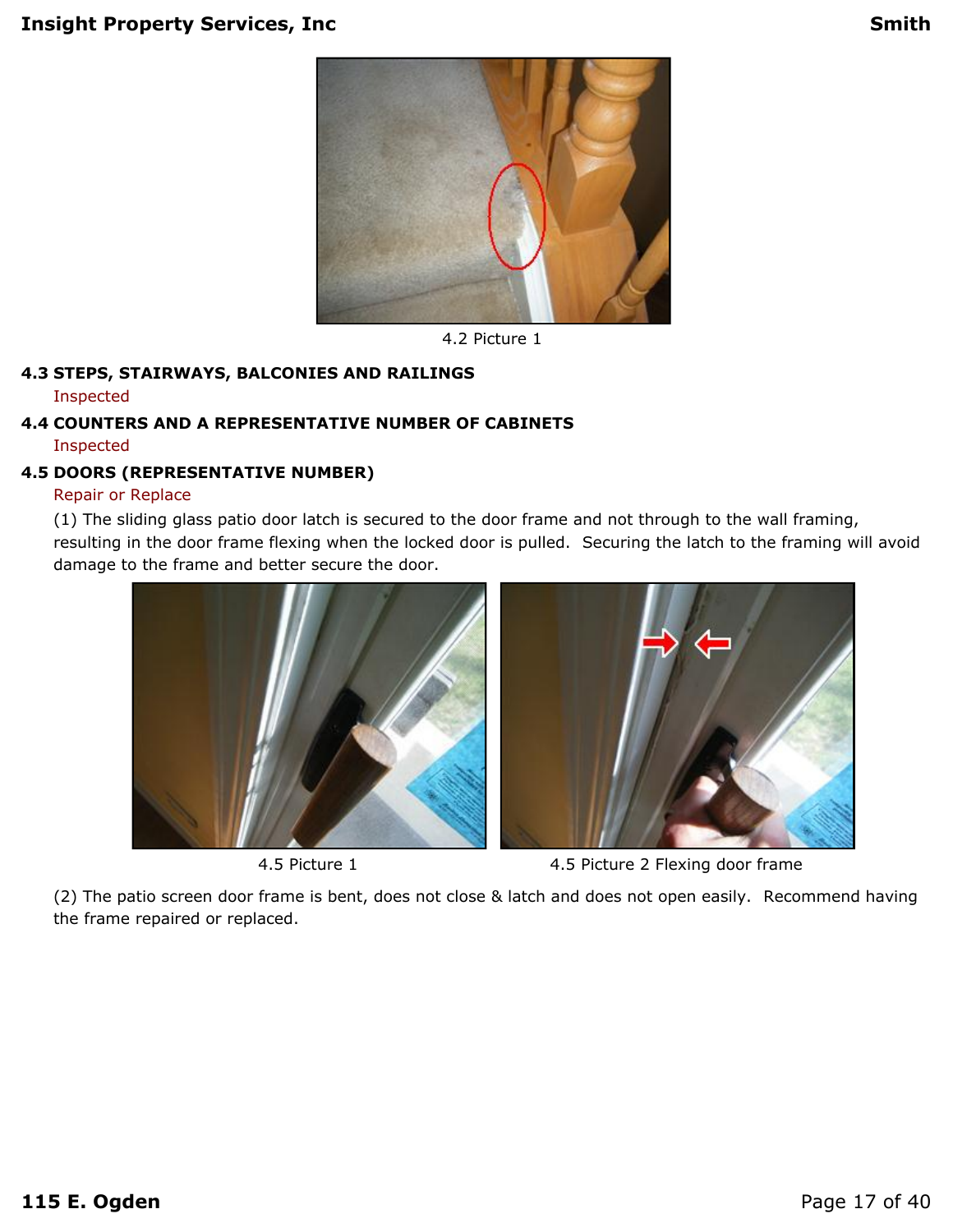

4.5 Picture 3

#### **4.6 WINDOWS (REPRESENTATIVE NUMBER)**

Inspected

The interior of the home was inspected and reported on with the above information. While the inspector makes every effort to find all areas of concern, some areas can go unnoticed. The inspection did not involve moving furniture and inspecting behind furniture, area rugs or areas obstructed from view. Please be aware that the inspector has your best interest in mind. Any repair items mentioned in this report should be considered before purchase. It is recommended that qualified contractors be used in your further inspection or repair issues as it relates to the comments in this inspection report.

## <span id="page-17-0"></span>**5. Structural Components**

The Home Inspector shall observe structural components including foundations, floors, walls, columns or piers, ceilings and roof. The home inspector shall describe the type of Foundation, floor structure, wall structure, columns or piers, ceiling structure, roof structure. The home inspector shall: Probe structural components where deterioration is suspected; Enter under floor crawl spaces, basements, and attic spaces except when access is obstructed, when entry could damage the property, or when dangerous or adverse situations are suspected; Report the methods used to observe under floor crawl spaces and attics; and Report signs of abnormal or harmful water penetration into the building or signs of abnormal or harmful condensation on building components. The home inspector is not required to: Enter any area or perform any procedure that may damage the property or its components or be dangerous to or adversely effect the health of the home inspector or other persons.

### **Styles & Materials**

**Foundation:** Poured concrete

**Columns or Piers:** Steel lally columns

**Floor Structure:** Slab Engineered floor joists

**Ceiling Structure:** 2X4

**Roof-Type:** Gable

**Method used to observe attic:** Walked

**Wall Structure:** 2 X 4 Wood

#### **Roof Structure:**

24" O.C.  $2x4$ Engineered wood trusses Plywood Sheathing

**Attic info:**

Attic hatch Light in attic No Storage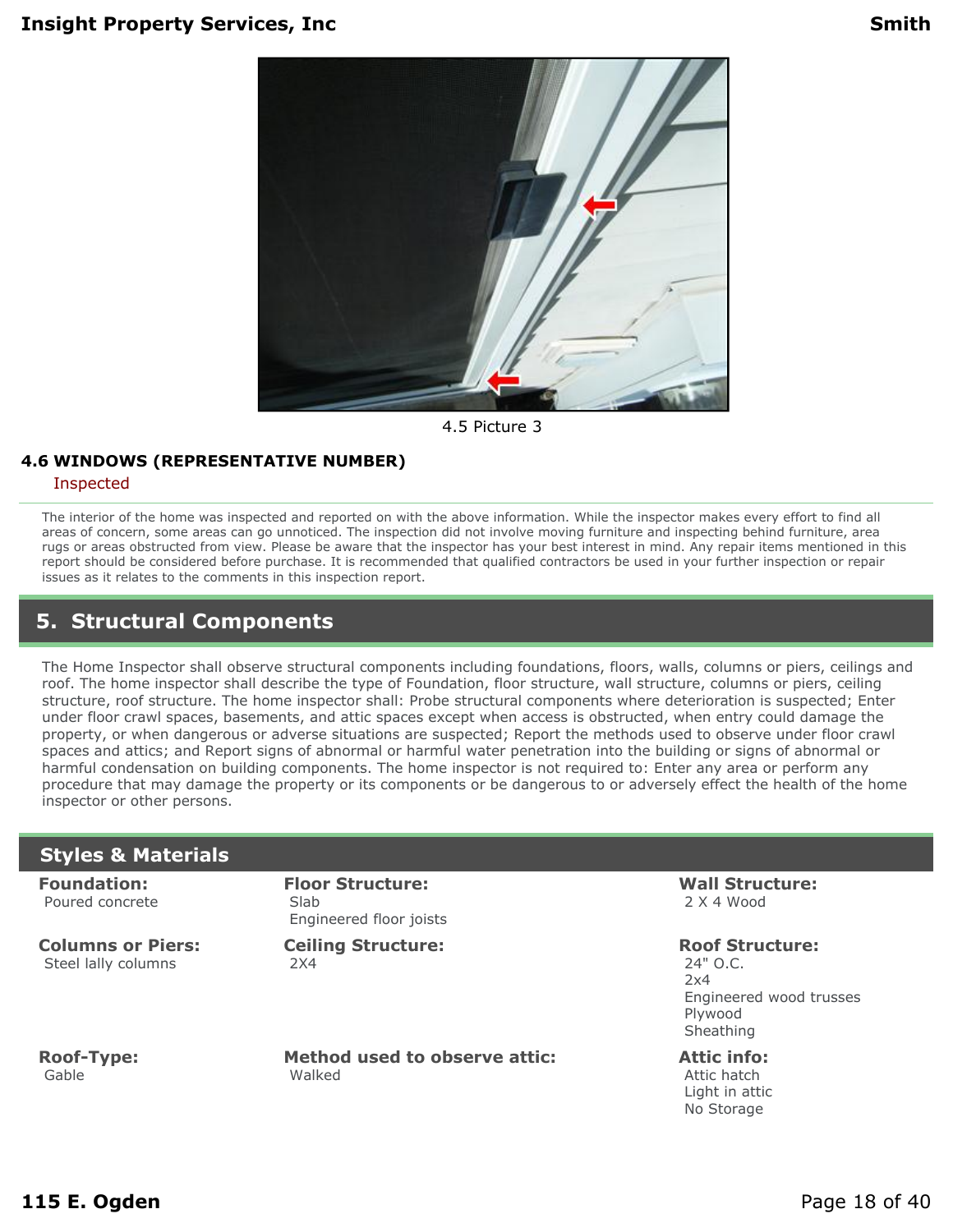#### **Items**

#### **5.0 FOUNDATIONS, BASEMENTS AND CRAWLSPACES (Report signs of abnormal or harmful water penetration into the building or signs of abnormal or harmful condensation on building components.)**

#### Repair or Replace

The foundation walls and floor appear to be in fine condition. There is a bit of efflorescence on the floor along the perimeter of the south wall. This is from moisture migrating through the concrete from the soil and leaving salts behind when it evaporates. Managing rain away from the foundation outside (downspout extensions and window well covers) and maintaining the sump pump will minimize or eliminate further moisture migration.

#### **5.1 WALLS (Structural)**

Inspected

**5.2 COLUMNS OR PIERS**

Inspected

**5.3 FLOORS (Structural)**

Inspected

#### **5.4 CEILINGS (structural)** Inspected

#### **5.5 ROOF STRUCTURE AND ATTIC**

Inspected

The structure of the home was inspected and reported on with the above information. While the inspector makes every effort to find all areas of concern, some areas can go unnoticed. Please be aware that the inspector has your best interest in mind. Any repair items mentioned in this report should be considered before purchase. It is recommended that qualified contractors be used in your further inspection or repair issues as it relates to the comments in this inspection report.

## <span id="page-18-0"></span>**6. Plumbing System**

The home inspector shall observe: Interior water supply and distribution system, including: piping materials, supports, and insulation; fixtures and faucets; functional flow; leaks; and cross connections; Interior drain, waste, and vent system, including: traps; drain, waste, and vent piping; piping supports and pipe insulation; leaks; and functional drainage; Hot water systems including: water heating equipment; normal operating controls; automatic safety controls; and chimneys, flues, and vents; Fuel storage and distribution systems including: interior fuel storage equipment, supply piping, venting, and supports; leaks; and Sump pumps. The home inspector shall describe: Water supply and distribution piping materials; Drain, waste, and vent piping materials; Water heating equipment; and Location of main water supply shutoff device. The home inspector shall operate all plumbing fixtures, including their faucets and all exterior faucets attached to the house, except where the flow end of the faucet is connected to an appliance. The home inspector is not required to: State the effectiveness of antisiphon devices; Determine whether water supply and waste disposal systems are public or private; Operate automatic safety controls; Operate any valve except water closet flush valves, fixture faucets, and hose faucets; Observe: Water conditioning systems; Fire and lawn sprinkler systems; On-site water supply quantity and quality; On-site waste disposal systems; Foundation irrigation systems; Spas, except as to functional flow and functional drainage; Swimming pools; Solar water heating equipment; or Observe the system for proper sizing, design, or use of proper materials.

## **Styles & Materials**

**Water Source:** Public

**Washer Drain Size:** 1 1/2" Diameter (undersized)

**Manufacturer:** BRADFORD-WHITE **Plumbing Water Supply (into home):** Copper **Plumbing Waste:** PVC Cast iron

**Water Heater Capacity:** 40 Gallon \*\*Input BTU\*\*

**Plumbing Water Distribution (inside home):** Copper

**Water Heater Power Source:** Gas (quick recovery)

**Water Heater Location:** Basement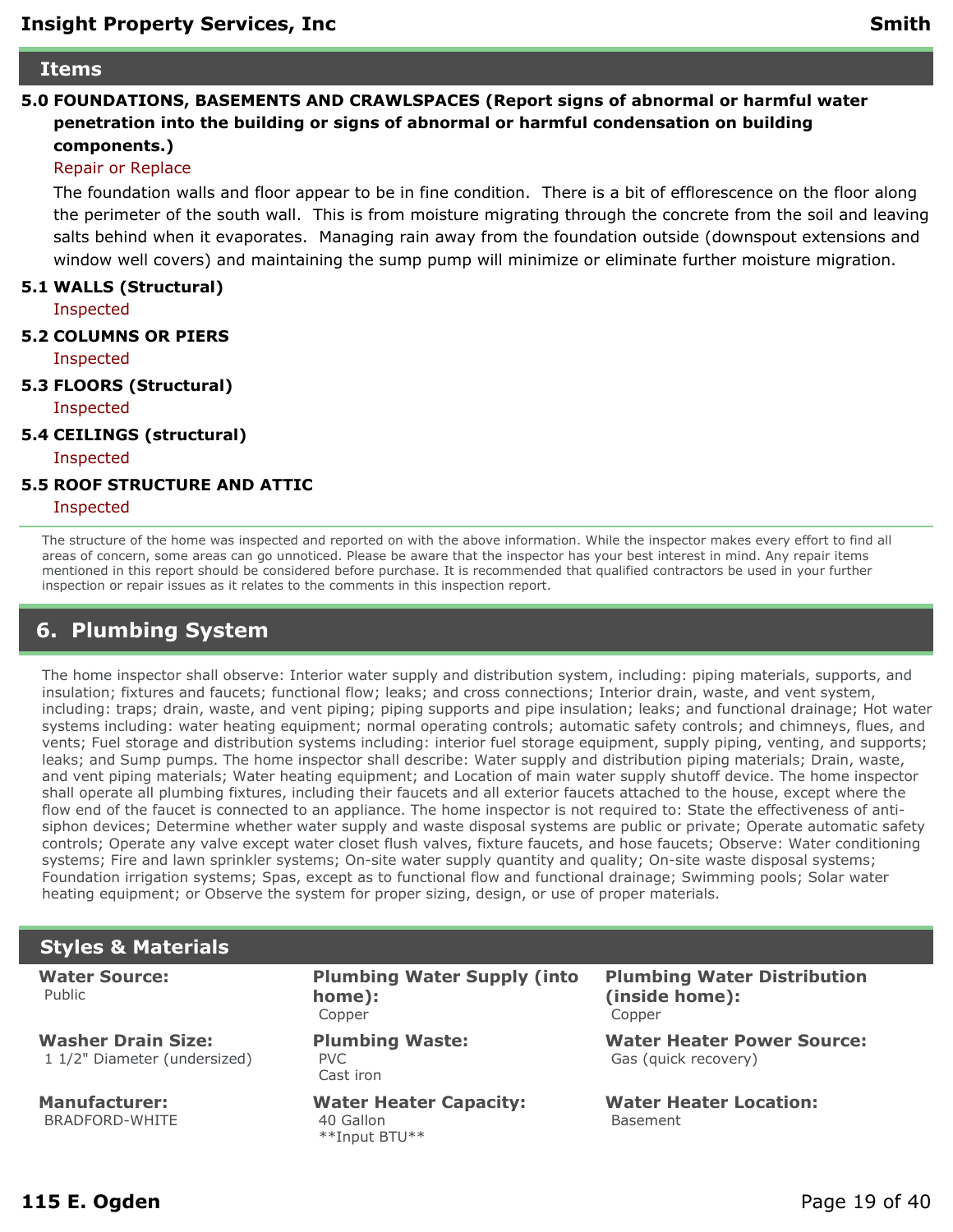Model #; MFD Date : MI403T6LN10; ~1997

40,000

#### **Items**

#### **6.0 MAIN WATER SHUT-OFF DEVICE (Describe location)**

#### Repair or Replace

The main water shut-off is near the bottom of the basement stairs, along the northeast wall.

There is staining on the wall that suggests either minor seepage through the foundation wall along the water supply pipe or condensation from the cold water line running down the wall. Wrapping the pipe with foam pipe insulation will keep warm interior air from contacting and condensing moisture on the pipe. If the wall penetration is found to be seeping, consult a foundation repair specialist to seal this area before finishing the basement.



6.0 Picture 1

#### **6.1 PLUMBING WATER SUPPLY AND DISTRIBUTION SYSTEMS AND FIXTURES**

#### Repair or Replace

(1) The master tub faucet assembly is not secured in the wall. Recommend the wall in the closet behind be opened to access the faucet and secure it properly.

After running the tub and allowing water to run down both the drain and the overflow, a small cool spot was observed on the ceiling below with the infrared camera - suggesting there may be a leak in the tubs drain system. When the wall is opened to secure the faucet, recommend the drains be inspected for signs of leaks and repaired as needed.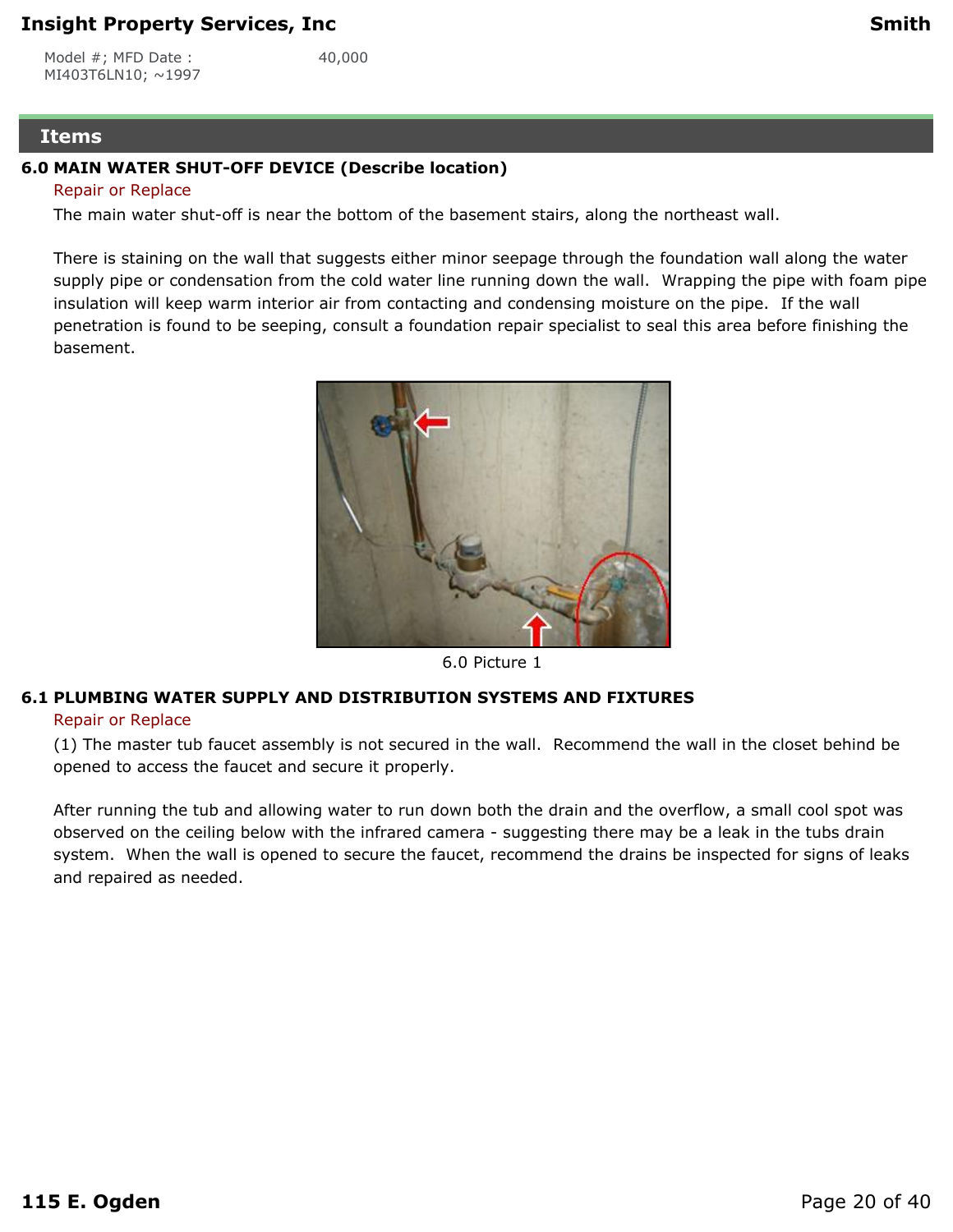





(2) The spout of the hallway bath tub is diverting water to the shower head, even when 'open', causing water to splash out of the tub. Recommend replacing the tub spout.



6.1 Picture 3

(3) The master bath toilet flapper does not stay up long enough for a full flush - requiring the flush handle be held down. Recommend replacing the flapper with an adjustable unit that can be set to work properly.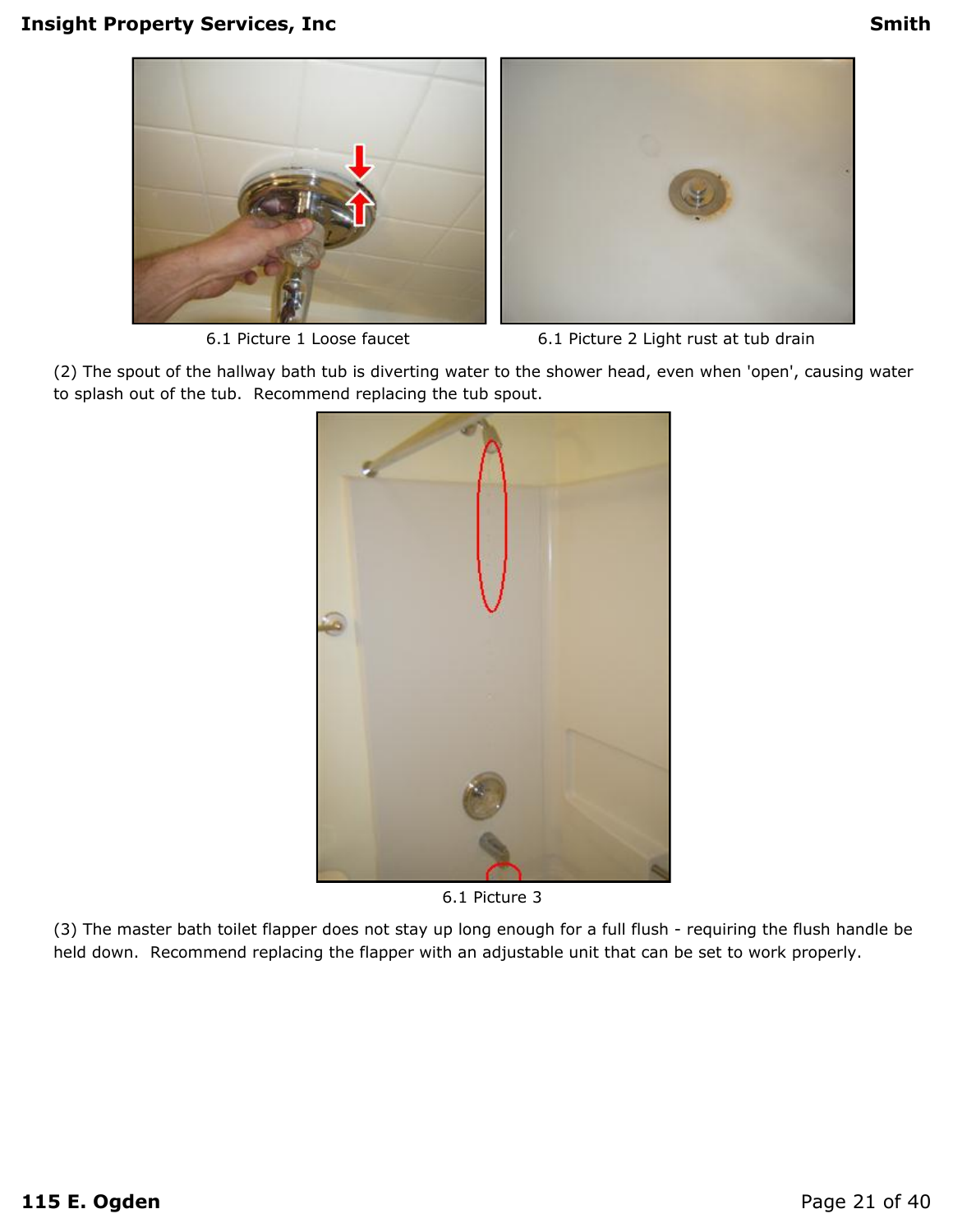

6.1 Picture 4 Master bath toilet

#### **6.2 HOT WATER SYSTEMS, CONTROLS, CHIMNEYS, FLUES AND VENTS** Inspected

The water heater seems to be functioning well, but is 15 years old and approaching the end of its service life (10-15 years). Recommend the unit be upgraded to a high efficiency power vented or sealed combustion unit, either tanked or tankless. In addition to being more efficient, either type will eliminate the risk of exhaust gas spillage that exists with the current natural draft unit.





6.2 Picture 2 CO - 6 ppm @ 465 degrees

6.2 Picture 1

## **6.3 PLUMBING DRAIN, WASTE AND VENT SYSTEMS**

#### Inspected

### **6.4 SUMP PUMP**

#### Repair or Replace

(1) The pump was plugged in directly and does function. The pump is controlled by a pressure switch that will need replacement occasionally. Recommend monitoring the pump during rains for proper function and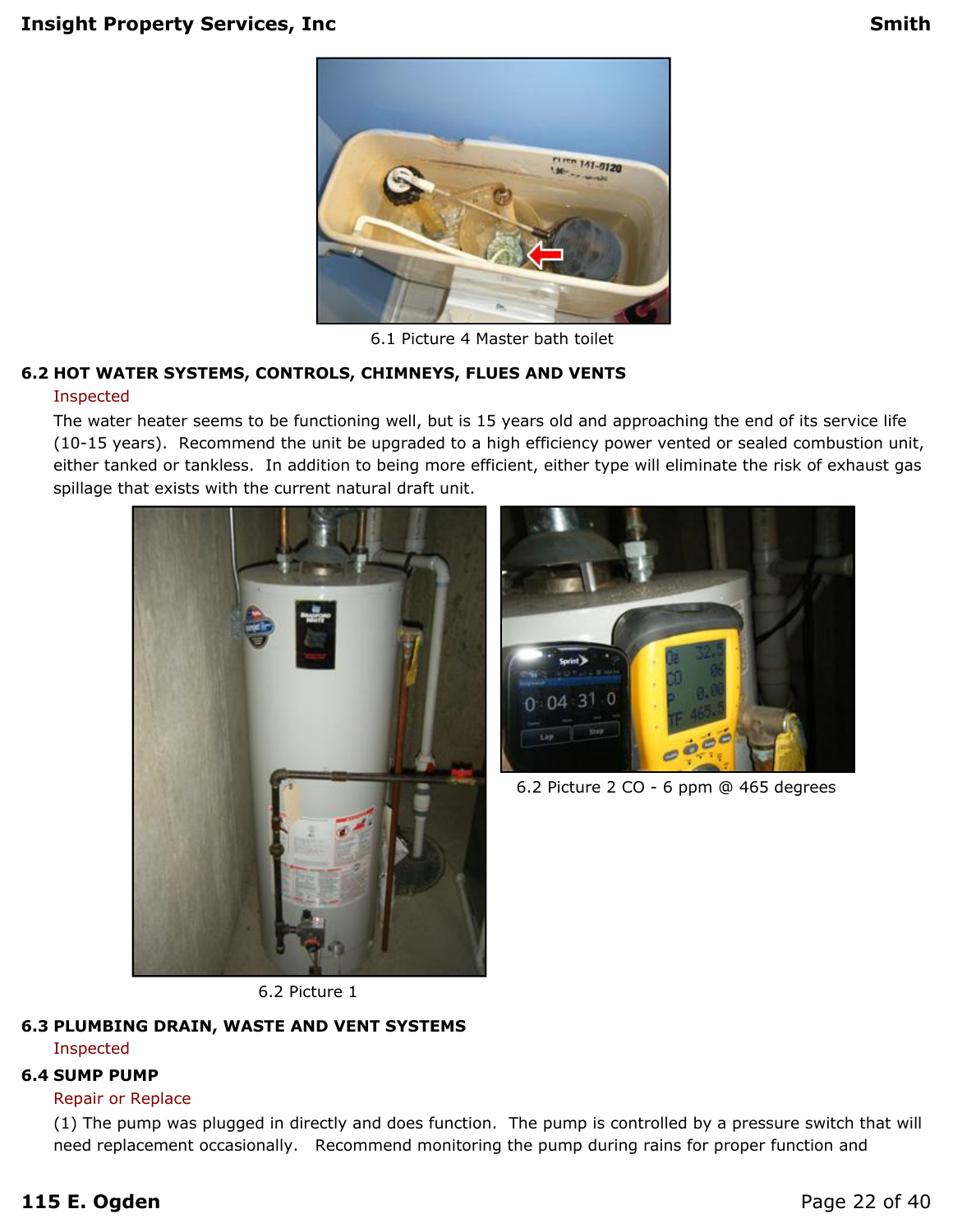The air vents in the drain lines should be monitored in the winter for signs of freezing or back up which can result in the pump running constantly because the ice is keeping the water from draining out.



6.4 Picture 1 6.4 Picture 2 Air vents

(2) The ejector pit and pump was not observed because the pit is sealed to keep out sewer gases. The pump is removing water that enters the pit and there are no signs of moisture around the unit. Should installing a bathroom in the basement be planned, a qualified plumber can route the drains to this pit which will in turn lift the waste water up to the drain out to the sewer system.



6.4 Picture 3 Ejector pit

## **6.5 MAIN FUEL SHUT OFF (Describe Location)**

Inspected

The main fuel shut off is located at the northeast corner of the home.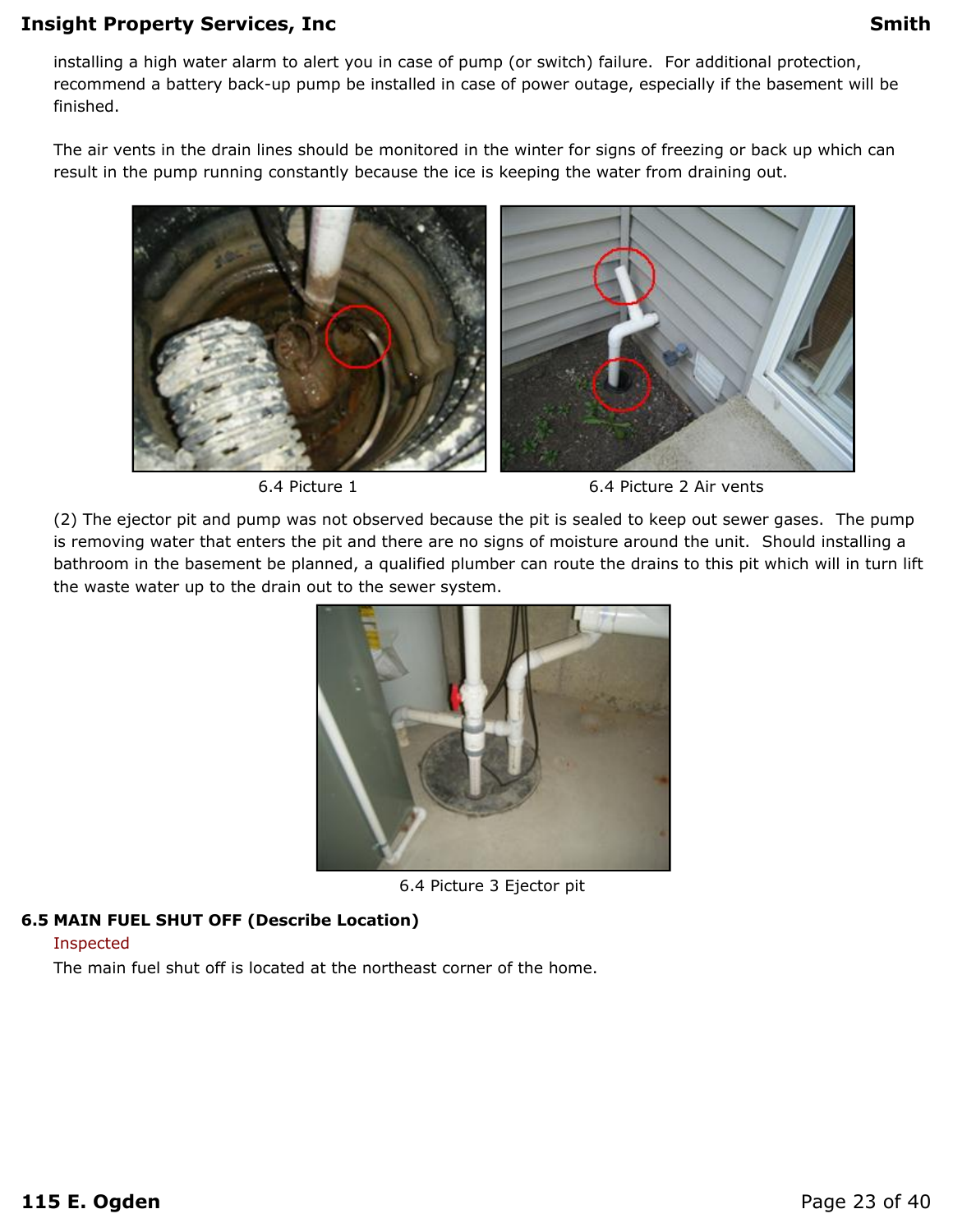

6.5 Picture 1

#### **6.6 FUEL STORAGE AND DISTRIBUTION SYSTEMS (Interior fuel storage, piping, venting, supports, leaks)**

#### Repair or Replace

Gas leaks were located at the couplings and elbow fitting above the water heater control valve. Recommend a qualified individual repair and retest the gas pipes for leaks.



6.6 Picture 1

The plumbing in the home was inspected and reported on with the above information. While the inspector makes every effort to find all areas of concern, some areas can go unnoticed. Washing machine drain line for example cannot be checked for leaks or the ability to handle the volume during drain cycle. Older homes with galvanized supply lines or cast iron drain lines can be obstructed and barely working during an inspection but then fails under heavy use. If the water is turned off or not used for periods of time (like a vacant home waiting for closing) rust or deposits within the pipes can further clog the piping system. Please be aware that the inspector has your best interest in mind. Any repair items mentioned in this report should be considered before purchase. It is recommended that qualified contractors be used in your further inspection or repair issues as it relates to the comments in this inspection report.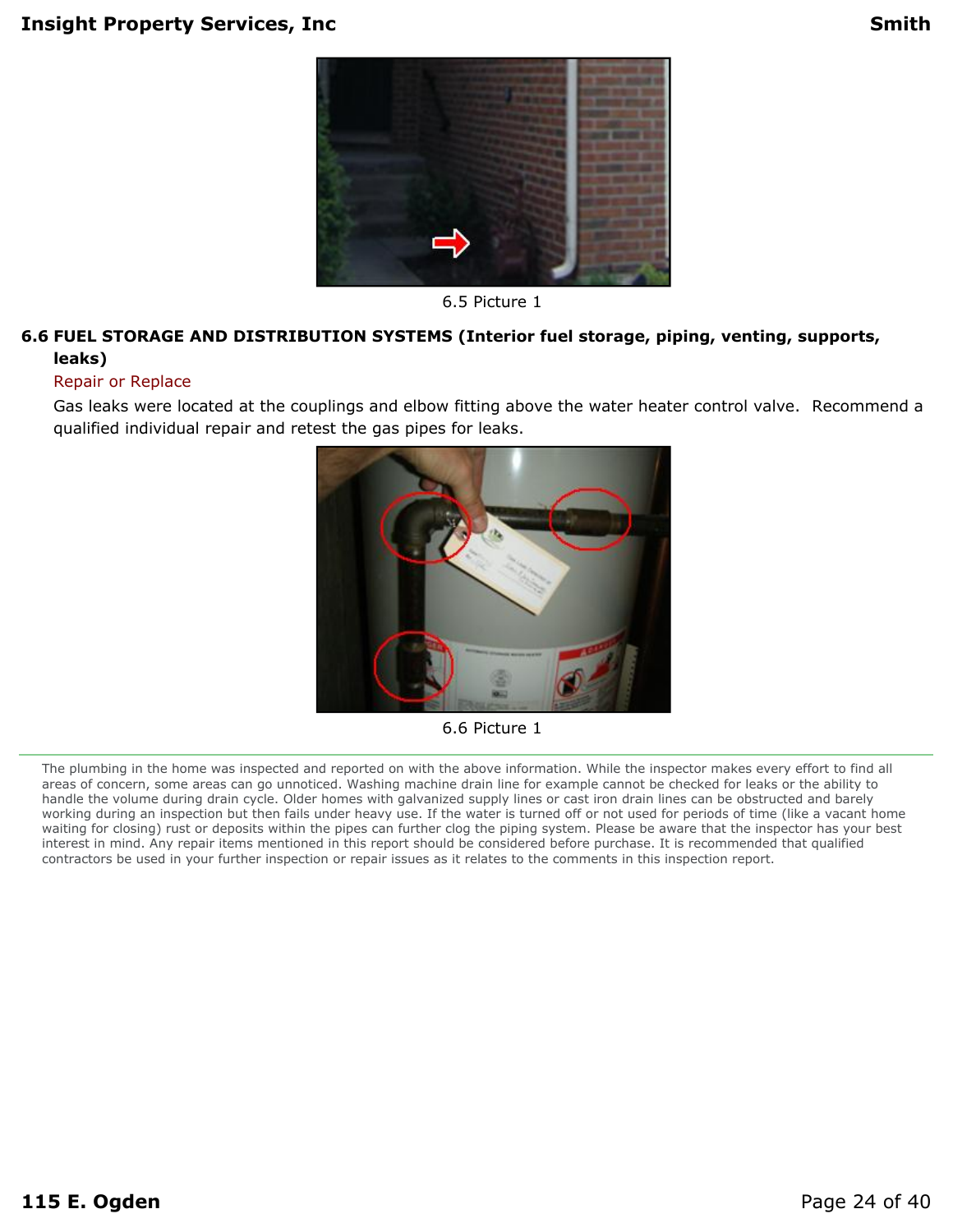## <span id="page-24-0"></span>**7. Electrical System**

The home inspector shall observe: Service entrance conductors; Service equipment, grounding equipment, main over current device, and main and distribution panels; Amperage and voltage ratings of the service; Branch circuit conductors, their over current devices, and the compatibility of their ampacities and voltages; The operation of a representative number of installed ceiling fans, lighting fixtures, switches and receptacles located inside the house, garage, and on the dwelling's exterior walls; The polarity and grounding of all receptacles within six feet of interior plumbing fixtures, and all receptacles in the garage or carport, and on the exterior of inspected structures; The operation of ground fault circuit interrupters; and Smoke detectors. The home inspector shall describe: Service amperage and voltage; Service entry conductor materials; Service type as being overhead or underground; and Location of main and distribution panels. The home inspector shall report any observed aluminum branch circuit wiring. The home inspector shall report on presence or absence of smoke detectors, and operate their test function, if accessible, except when detectors are part of a central system. The home inspector is not required to: Insert any tool, probe, or testing device inside the panels; Test or operate any over current device except ground fault circuit interrupters; Dismantle any electrical device or control other than to remove the covers of the main and auxiliary distribution panels; or Observe: Low voltage systems; Security system devices, heat detectors, or carbon monoxide detectors; Telephone, security, cable TV, intercoms, or other ancillary wiring that is not a part of the primary electrical distribution system; or Built-in vacuum equipment.

| <b>Styles &amp; Materials</b>         |                           |                        |
|---------------------------------------|---------------------------|------------------------|
| <b>Electrical Service Conductors:</b> | <b>Service Grounding:</b> | <b>Panel capacity:</b> |
| Below ground                          | Interior Water Pipe       | 100 AMP                |

Copper 220 volts 1 AWG

**Panel Type:**

Circuit breakers

**Electric Panel Manufacturer:** SIEMENS

**Branch wire 15 and 20 AMP:** Copper

## **Wiring Methods:**

Conduit

**Items**

#### **7.0 LOCATION OF MAIN AND DISTRIBUTION PANELS**

Inspected

The main panel box is located in the basement on the south wall.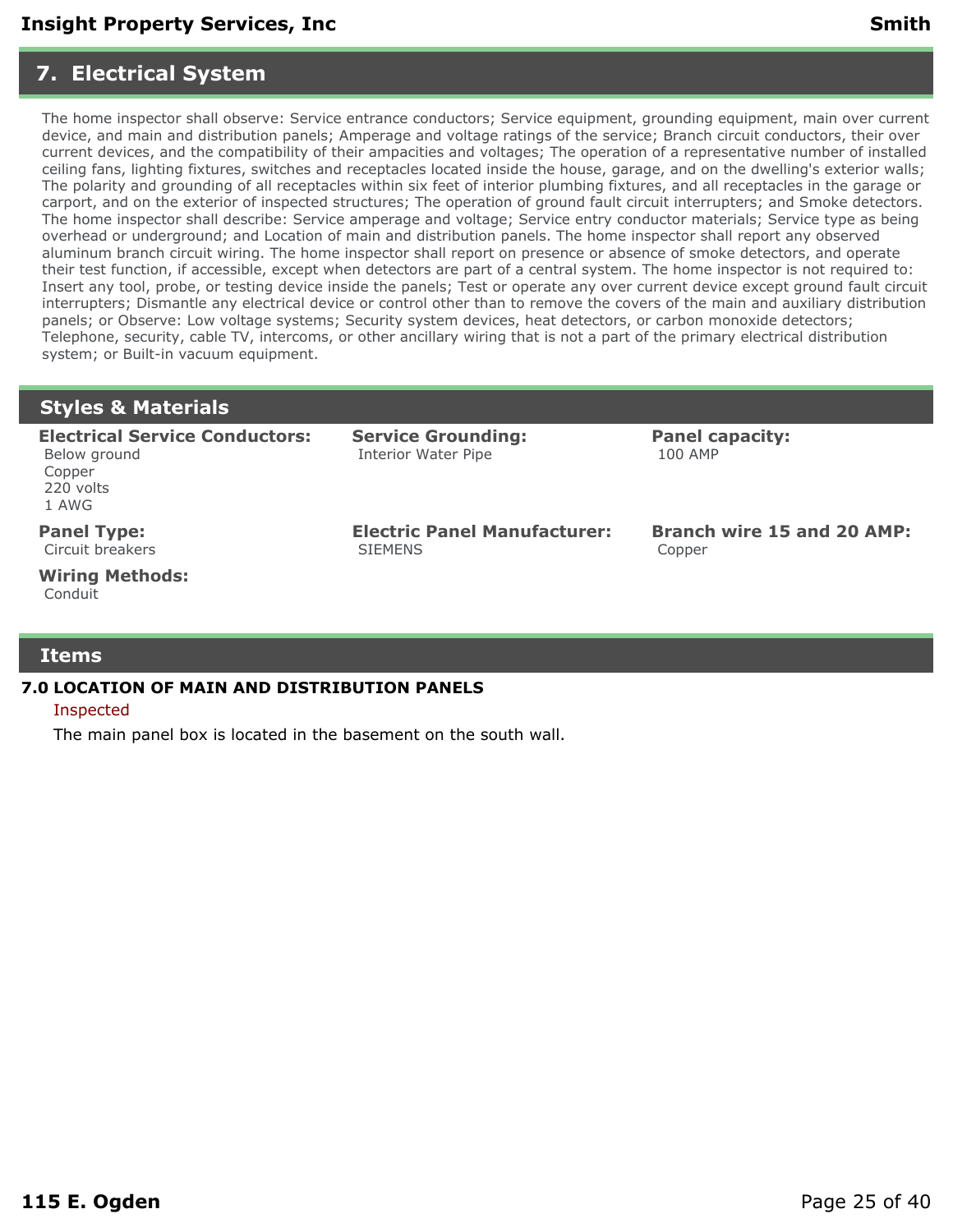

7.0 Picture 1 Service meter 7.0 Picture 2 Main service panel



7.0 Picture 3

#### **7.1 SERVICE ENTRANCE CONDUCTORS**

Inspected

**7.2 SERVICE AND GROUNDING EQUIPMENT, MAIN OVERCURRENT DEVICE, MAIN AND DISTRIBUTION PANELS**

Inspected

**7.3 BRANCH CIRCUIT CONDUCTORS, OVERCURRENT DEVICES AND COMPATIBILITY OF THEIR AMPERAGE AND VOLTAGE**

Inspected

**7.4 CONNECTED DEVICES AND FIXTURES (Observed from a representative number operation of ceiling fans, lighting fixtures, switches and receptacles located inside the house, garage, and on the dwelling's exterior walls)**

Inspected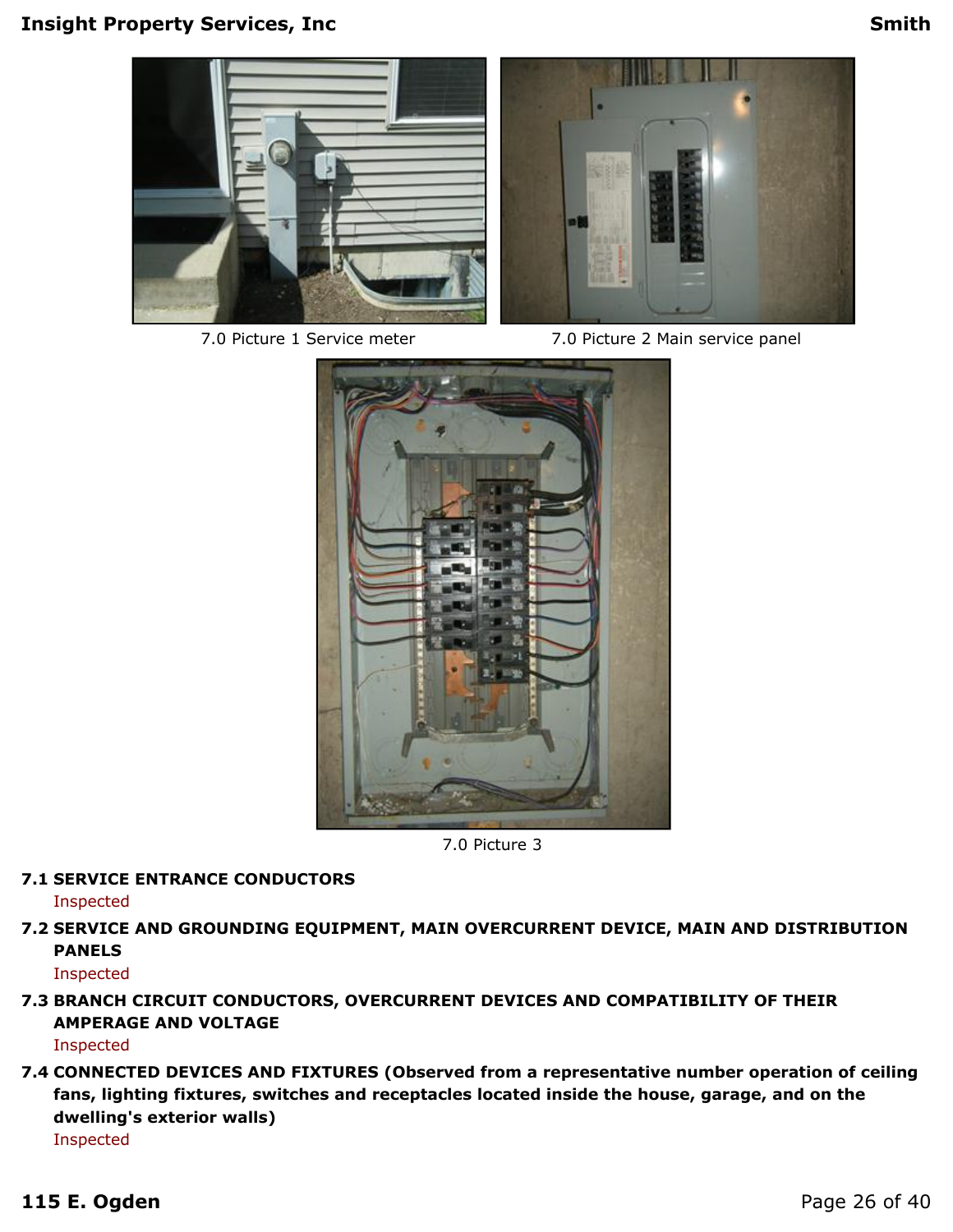#### **7.5 POLARITY AND GROUNDING OF RECEPTACLES WITHIN 6 FEET OF INTERIOR PLUMBING FIXTURES, AND ALL RECEPTACLES IN GARAGE, CARPORT, EXTERIOR WALLS OF INSPECTED STRUCTURE** Repair or Replace

All outlets within 6 feet of a water source (kitchen, bathrooms, laundry, etc) should be replaced or protected with GFCI outlets. Recommend a qualified electrician replace or rewire outlets as necessary.



7.5 Picture 1 Disposal outlet 7.5 Picture 2

### **7.6 OPERATION OF GFCI (GROUND FAULT CIRCUIT INTERRUPTERS)**

#### Repair or Replace

The exterior outlets are not functioning properly, the kitchen GFCI and outlets surrounding the sink are not GFCI protected, as well as the garage GFCI. Recommend a qualified individual repair or replace these devices as necessary to ensure all devices are properly protected.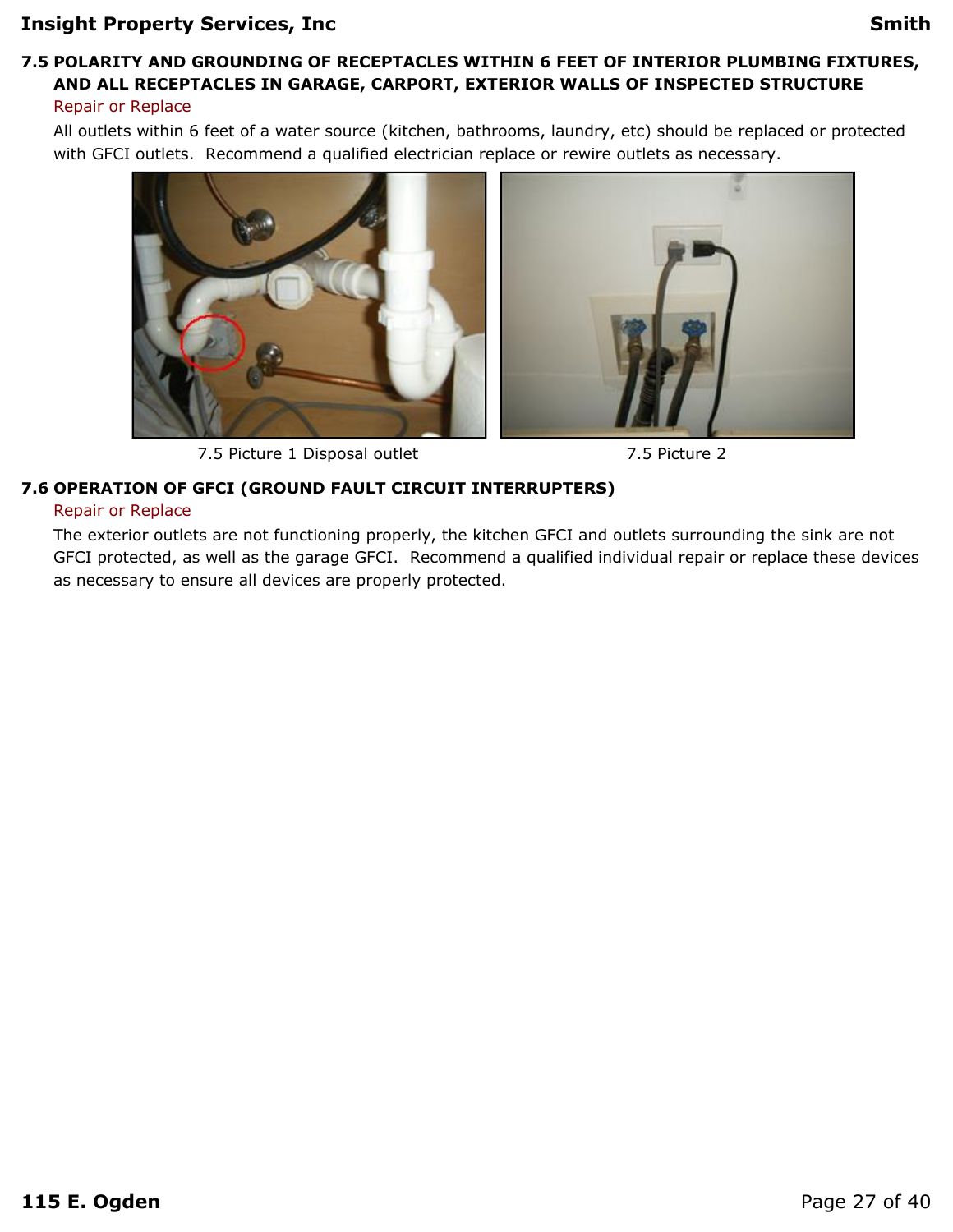







7.6 Picture 3

#### **7.7 SMOKE DETECTORS**

#### Repair or Replace

The average service life of a smoke detector is 10 yrs. Be sure to replace batteries yearly and replace the units entirely after 10 years. Recommend one smoke detector per floor and one within 15 feet of the bedrooms.

#### **7.8 CARBON MONOXIDE DETECTORS**

#### Repair or Replace

The average service life of a carbon monoxide detector is 2-3 yrs. Be sure to replace batteries yearly and replace the units entirely after 3 years. Recommend one CO detector near each CO source (water heater / furnace, kitchen, door to garage, etc) and one within 15 feet of the bedrooms.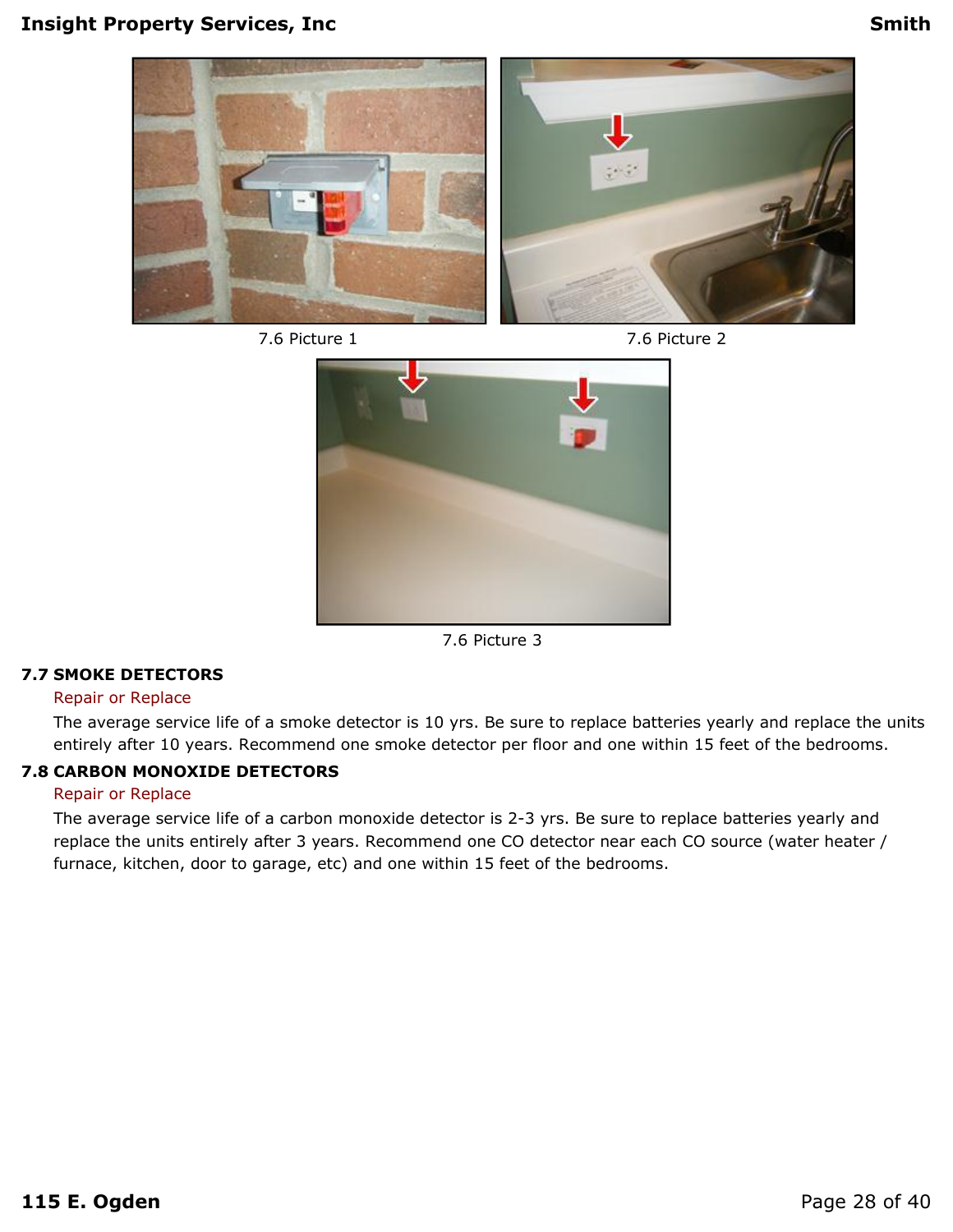



7.8 Picture 1 Plug-in CO detector 7.8 Picture 2 Battery CO detector in basement - w/o battery



7.8 Picture 3 Plug in CO detector on 2nd floor

The electrical system of the home was inspected and reported on with the above information. While the inspector makes every effort to find all areas of concern, some areas can go unnoticed. Outlets were not removed and the inspection was only visual. Any outlet not accessible (behind the refrigerator for example) was not inspected or accessible. Please be aware that the inspector has your best interest in mind. Any repair items mentioned in this report should be considered before purchase. It is recommended that qualified contractors be used in your further inspection or repair issues as it relates to the comments in this inspection report.

## <span id="page-28-0"></span>**8. Heating / Central Air Conditioning**

The home inspector shall observe permanently installed heating and cooling systems including: Heating equipment; Cooling Equipment that is central to home; Normal operating controls; Automatic safety controls; Chimneys, flues, and vents, where readily visible; Solid fuel heating devices; Heat distribution systems including fans, pumps, ducts and piping, with supports, insulation, air filters, registers, radiators, fan coil units, convectors; and the presence of an installed heat source in each room. The home inspector shall describe: Energy source; and Heating equipment and distribution type. The home inspector shall operate the systems using normal operating controls. The home inspector shall open readily openable access panels provided by the manufacturer or installer for routine homeowner maintenance. The home inspector is not required to: Operate heating systems when weather conditions or other circumstances may cause equipment damage; Operate automatic safety controls; Ignite or extinguish solid fuel fires; or Observe: The interior of flues; Fireplace insert flue connections; Humidifiers; Electronic air filters; or The uniformity or adequacy of heat supply to the various rooms.

## **Styles & Materials**

**Number of Heat Systems (excluding wood):** One

**Heat Type:** Forced Air Heat (& AC) **Energy Source:** Natural gas

**115 E. Ogden** Page 29 of 40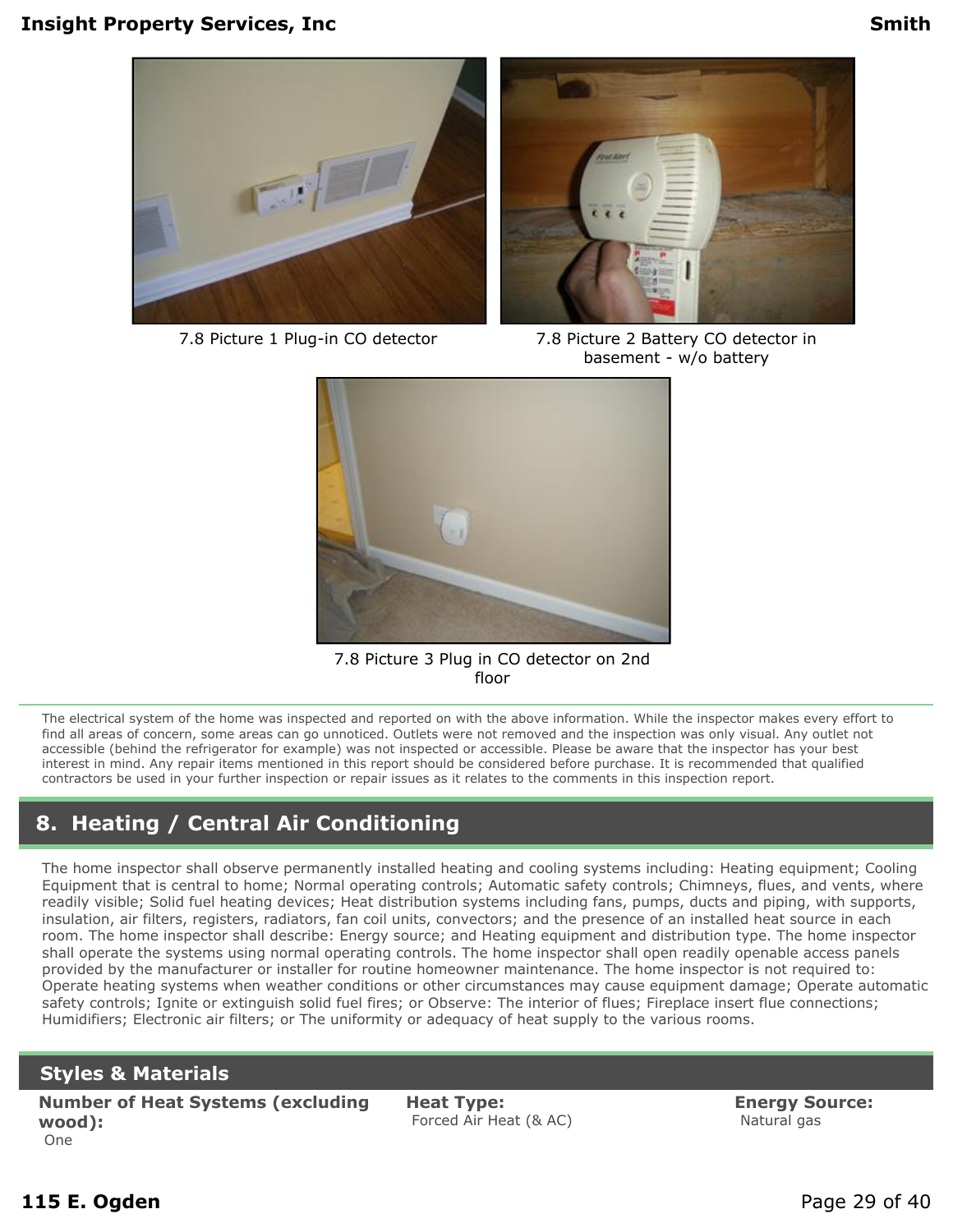#### **Heat System Brand:**

RHEEM Model#; MFD Date/Age : RGPN-07EAMER; 07/ 2011

**Filter Size:** 16x25

#### **Cooling Equipment Energy Source:** Electricity

**Heat System Capacity:**

75,000 Btu \*\*\* AFUE (Efficiency) \*\*\*\* 80%

**Ductwork:** Duct(s) in Unconditioned Space Insulated

**Central Air Compressor Manufacturer:** CARRIER Model#; MFD Date/Age : #38CKB024320;  $~1997$ 

**Filter Type:** Disposable

**Cooling Equipment Type:** Central Forced Air

### **Items**

#### **8.0 HEATING EQUIPMENT**

#### Inspected

The furnace is about 15 years into an expected service life of 25 years and seems to be in fine condition. Recommend the unit be cleaned and/or serviced twice a year to prolong its service life. Filter should be changed monthly or as needed.





8.0 Picture 2 CO - 10 ppm @ 375 degrees

8.0 Picture 1

## **8.1 NORMAL OPERATING CONTROLS**

Inspected

**8.2 AUTOMATIC SAFETY CONTROLS**

### Inspected

**8.3 DISTRIBUTION SYSTEMS (including fans, pumps, ducts and piping, with supports, insulation, air filters, registers, radiators, fan coil units and convectors)** Repair or Replace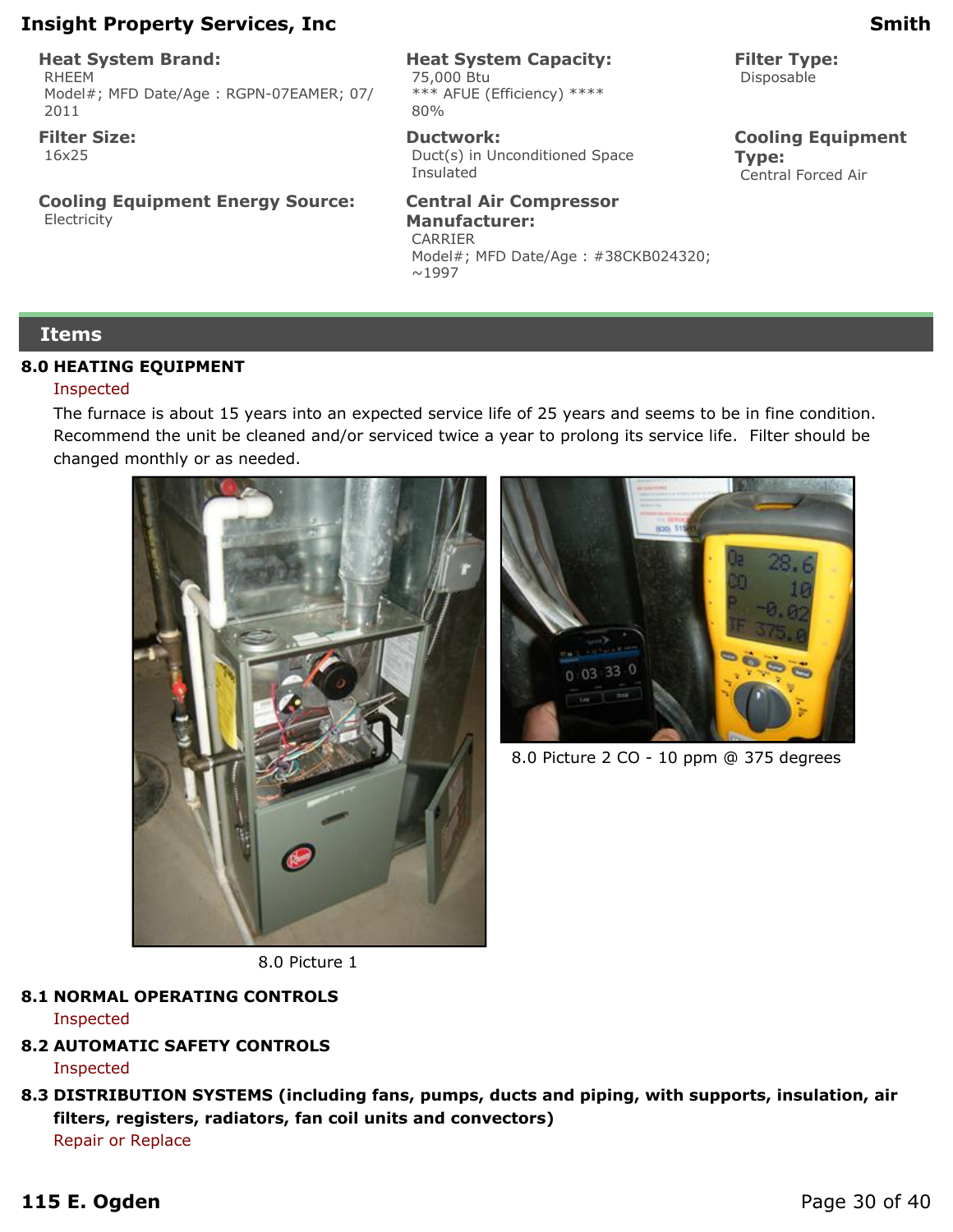The humidifier panel is in fine condition but should be cleaned of mineral deposits periodically (soaked in CLR or Lime-away solution).



8.3 Picture 1 Humidifier inner pad

#### **8.4 PRESENCE OF INSTALLED HEAT SOURCE IN EACH ROOM**

Inspected

### **8.5 CHIMNEYS, FLUES AND VENTS (for fireplaces, gas water heaters or heat systems)** Inspected

#### **8.6 COOLING AND AIR HANDLER EQUIPMENT**

#### Repair or Replace

(1) The AC is about 15 years into an expected service life of 20 years and seems to be in fine condition. Recommend the unit be cleaned and/or serviced once a year to prolong its service life. Lint, debris and vegetation should be kept clear of the sides of the unit to ensure proper air flow and efficient function. The unit should also be covered in the fall and winter to keep out debris and snow.

While the air handler was turned on and seemed to function well, the AC could **not** be turned on because the outside temperature was below 65 degrees. Recommend a qualified HVAC technician clean and assess the unit before regular summer function is needed.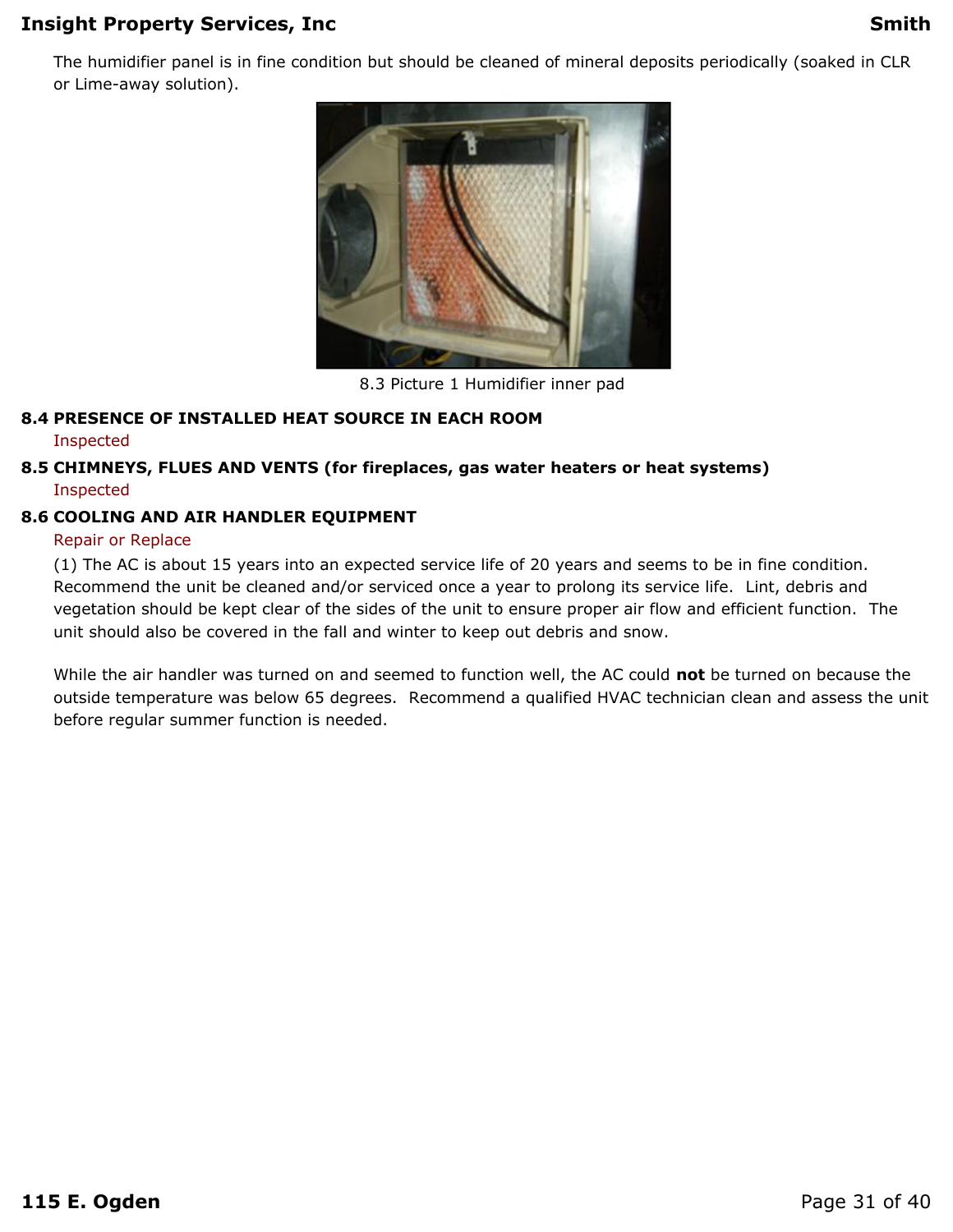

8.6 Picture 1 8.6 Picture 2 Lint and pollen



8.6 Picture 3 Lint and pollen

(2) While the maximum rated fuse to be used is listed as 20Amps, the unit is connected to a 30 Amp breaker at the panel. This mean the unit can receive a higher current than it can handle - potentially damaging the unit - before the breaker shuts down power. A qualified HVAC technician should investigate this issue further and replace the breaker as needed.





8.6 Picture 5 30 Amp breaker

8.6 Picture 4 Max Breaker 20 Amp

## **8.7 NORMAL OPERATING CONTROLS**

Inspected

## **8.8 PRESENCE OF INSTALLED COOLING SOURCE IN EACH ROOM** Inspected

**115 E. Ogden** Page 32 of 40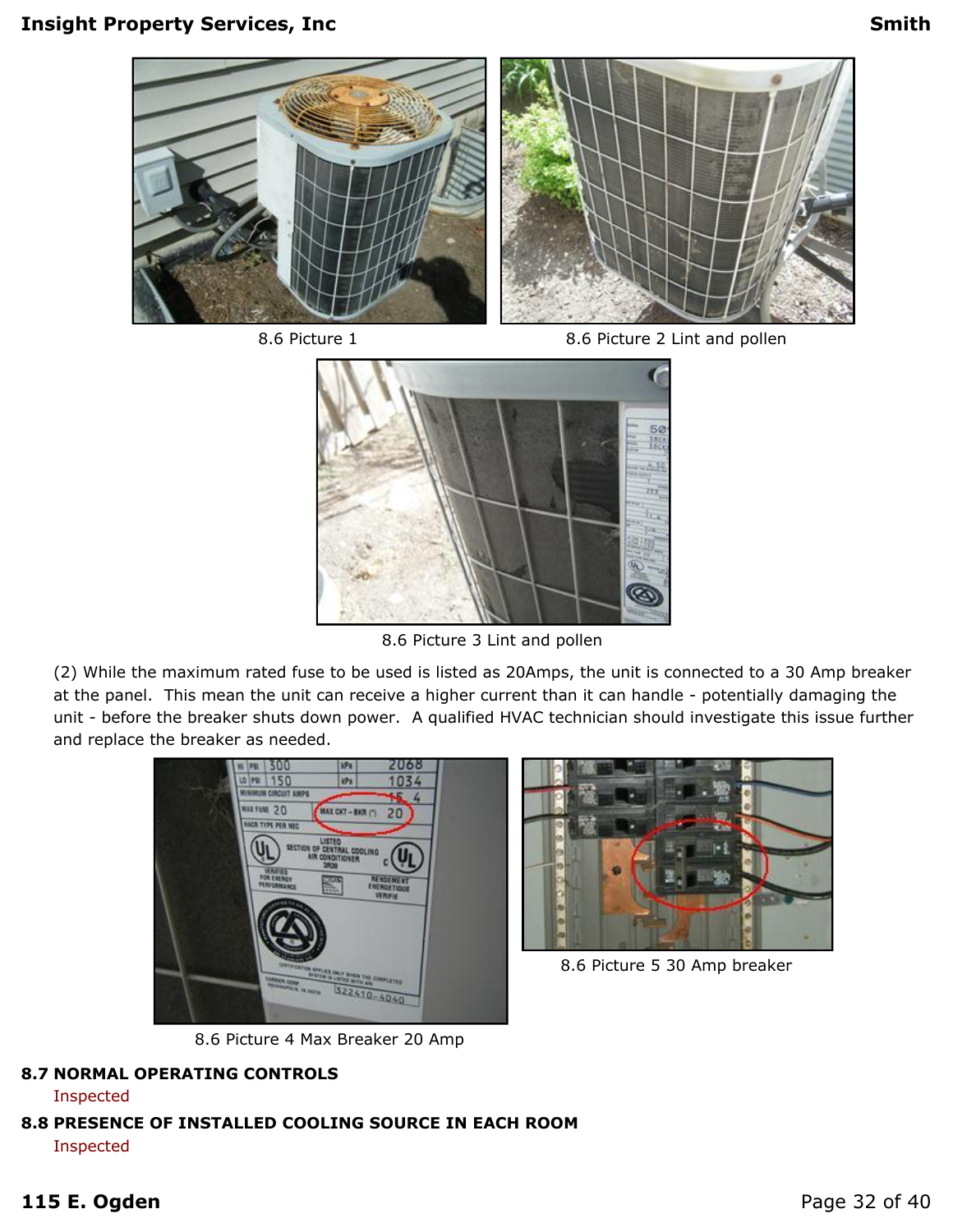## **8.9 GAS/LP FIRELOGS AND FIREPLACES**

#### Not Present

The heating and cooling system of this home was inspected and reported on with the above information. While the inspector makes every effort to find all areas of concern, some areas can go unnoticed. The inspection is not meant to be technically exhaustive. The inspection does not involve removal and inspection behind service door or dismantling that would otherwise reveal something only a licensed heat contractor would discover. Please be aware that the inspector has your best interest in mind. Any repair items mentioned in this report should be considered before purchase. It is recommended that qualified contractors be used in your further inspection or repair issues as it relates to the comments in this inspection report.

## <span id="page-32-0"></span>**9. Insulation and Ventilation**

The home inspector shall observe: Insulation and vapor retarders in unfinished spaces; Ventilation of attics and foundation areas; Kitchen, bathroom, and laundry venting systems; and the operation of any readily accessible attic ventilation fan, and, when temperature permits, the operation of any readily accessible thermostatic control. The home inspector shall describe: Insulation in unfinished spaces; and Absence of insulation in unfinished space at conditioned surfaces. The home inspector shall: Move insulation where readily visible evidence indicates the need to do so; and Move insulation where chimneys penetrate roofs, where plumbing drain/waste pipes penetrate floors, adjacent to earth filled stoops or porches, and at exterior doors. The home inspector is not required to report on: Concealed insulation and vapor retarders; or Venting equipment that is integral with household appliances.

## **Styles & Materials**

**Attic Insulation: Batt Fiberglass** --------R-value-------- R - 5-10

#### **Dryer Power Source:** Gas Connection

**Ventilation:** Soffit Vents Ridge vents

**Dryer Vent:** Metal Metalized mylar **Exhaust Fans:** Fan only Fan with light

**Floor System Insulation:** NONE

## **Items**

#### **9.0 RADON MITIGATION SYSTEM**

Not Present

## **9.1 VAPOR RETARDERS (ON GROUND IN CRAWLSPACE OR BASEMENT)**

Inspected

## **9.2 INSULATION UNDER FLOOR SYSTEM**

Not Present

## **9.3 VENTILATION OF ATTIC AND FOUNDATION AREAS**

#### Repair or Replace

The attic is vented with soffit vents for intake air and a ridge vent for warmer exhaust air.

Before any insulation is added to the attic, vent chutes with vertical baffles should be installed in every rafter space to ensure that ventilation air flows up and over the insulation and not through it. These chutes and baffles also serve to keep insulation from falling into the soffits.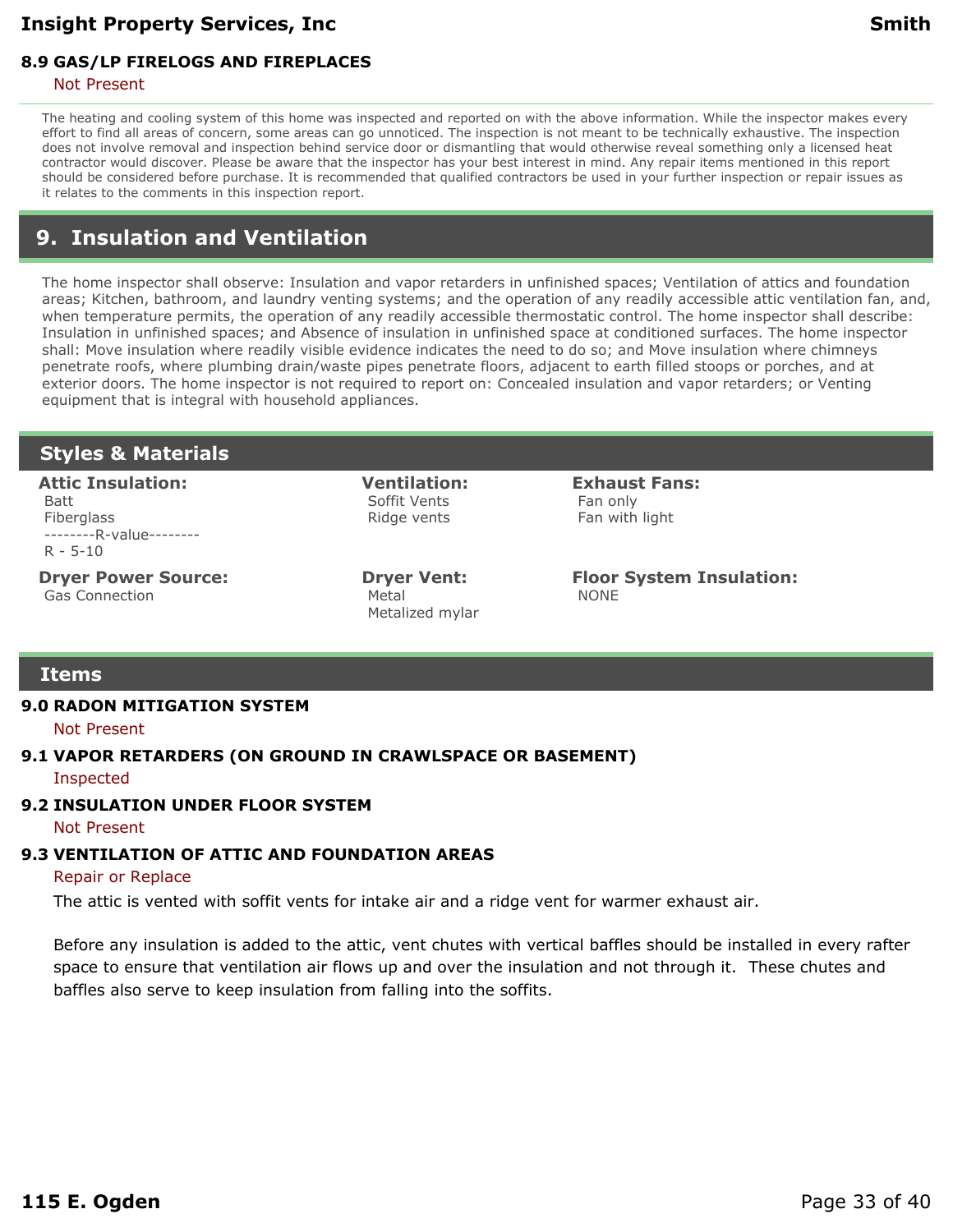

9.3 Picture 1

## **9.4 VENTILATION FANS AND THERMOSTATIC CONTROLS (ATTIC)**

Not Present

### **9.5 VENTING SYSTEMS (Kitchens, baths and laundry)**

#### Repair or Replace

The bath fan exhaust lines are too long, with too many bends for optimum air flow. They also exhaust into the soffits where the air flow carries the moisture back into the attic.

Recommend new 80+cfm, quiet (<1.5 sones) be installed in the hall bath and master bath and vented through the roof by way of flexible, insulated duct and proper, dampered vents. This should be completed before any additional attic insulation is installed. The ducts should be as short as possible and sized one step larger than the outlet on the fan to avoid air friction which reduces the air flow.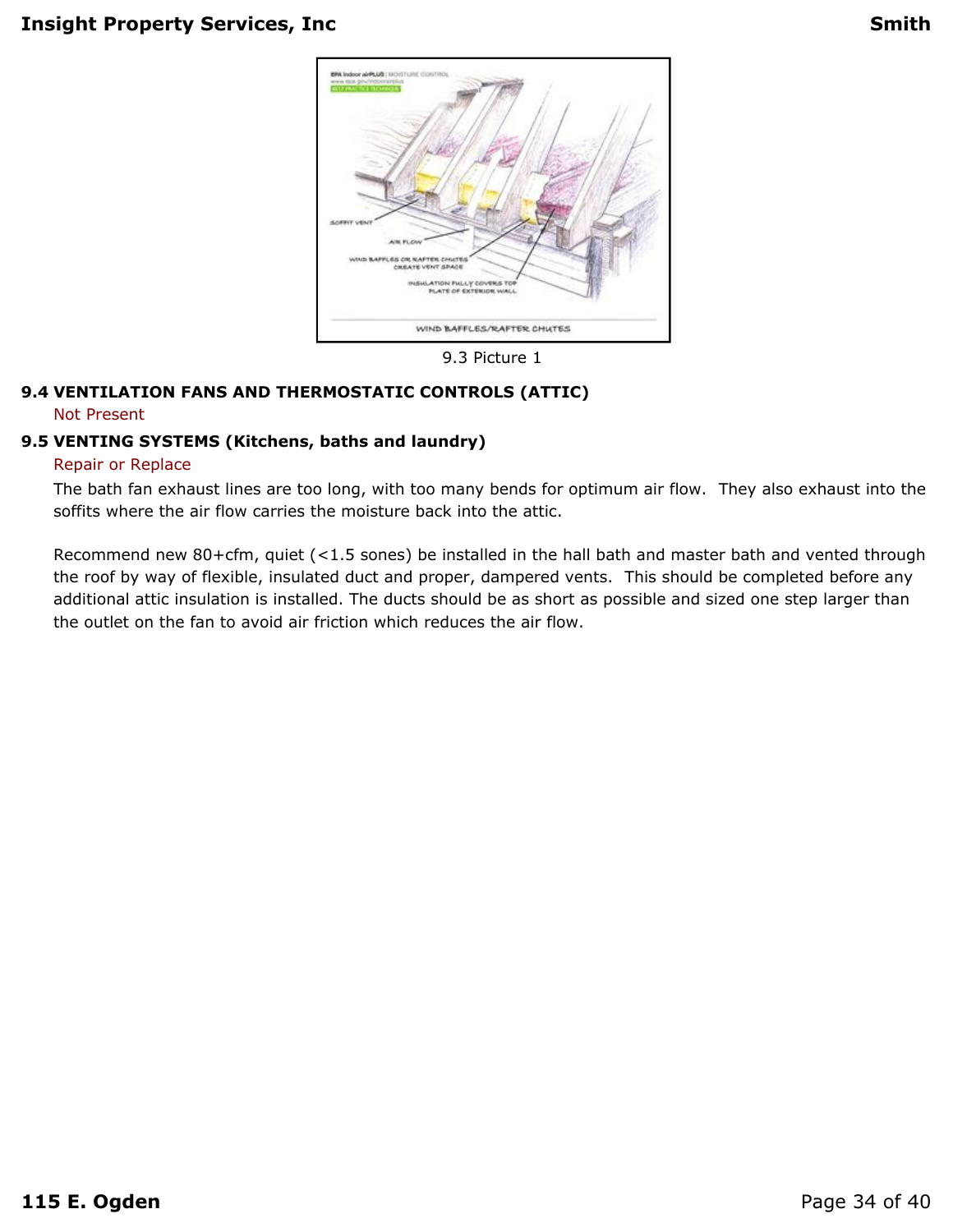

9.5 Picture 1 9.5 Picture 2





9.5 Picture 3 Master bath fan & exhaust

#### **9.6 INSULATION IN ATTIC**

#### Repair or Replace

(1) The attic currently has R-11 fiberglass batt insulation, below the current code minimum of R-38. Likely the original design intended additional insulation be blown over the batt insulation. Recommend the attic be insulated to a more cost effective R-50/60 with blown cellulose (settles to an air-impermeable mass-unlike fiber glass), only **after air sealing and attic ventilation** issues have been completed.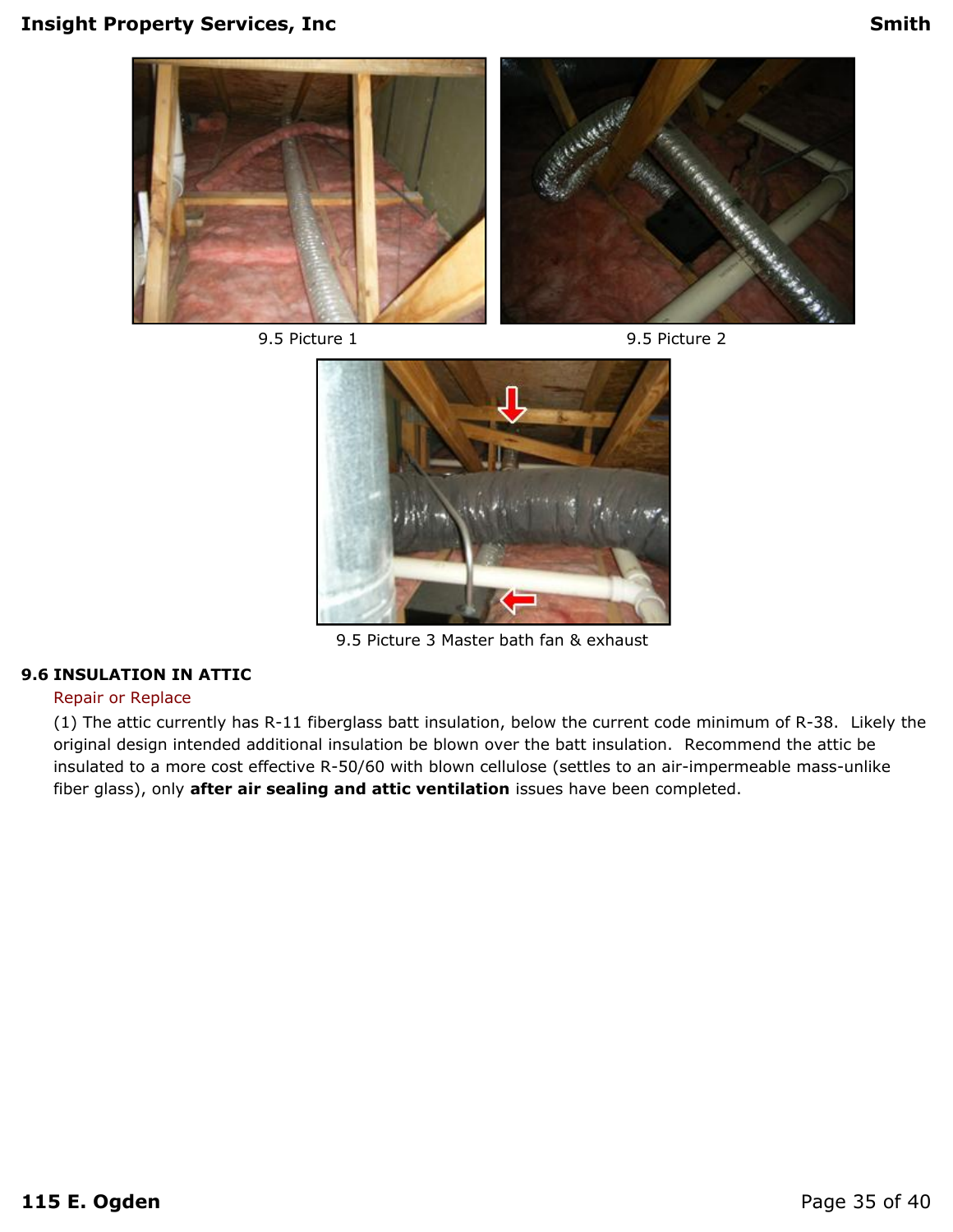















(2) The attic hatch should be air sealed and insulated. The casing should be fastened securely to the ceiling, caulked at all corners & seams and weather strip installed where the cover sits on the casing. The cover should have 8" of foam board fastened to the top, resulting in an R-40 assembly.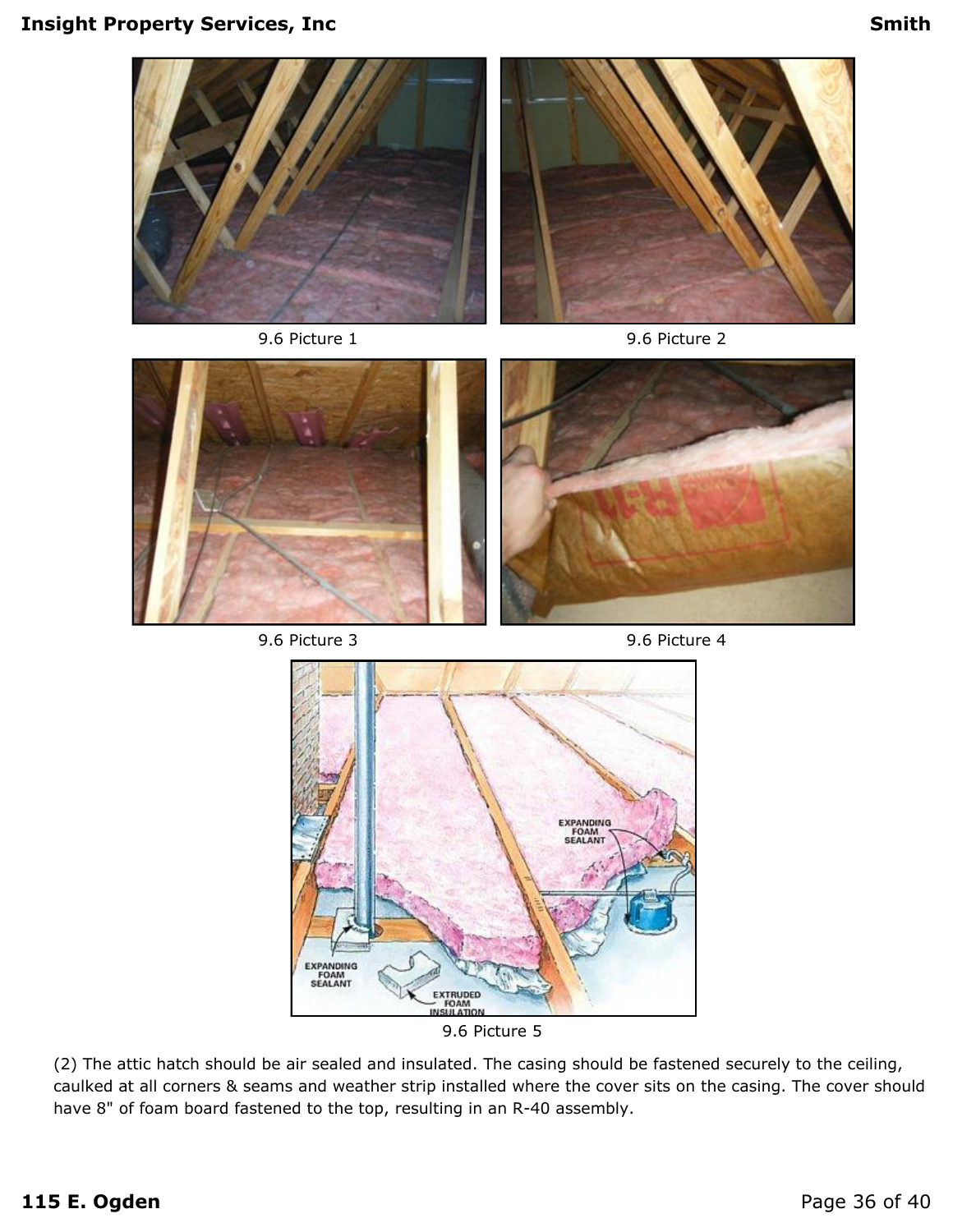

9.6 Picture 6

#### **9.7 INSULATION IN WALLS**

Inspected

#### **9.8 PESTS**

Inspected

The insulation and ventilation of the home was inspected and reported on with the above information. While the inspector makes every effort to find all areas of concern, some areas can go unnoticed. Venting of exhaust fans or clothes dryer cannot be fully inspected and bends or obstructions can occur without being accessible or visible (behind wall and ceiling coverings). Only insulation that is visible was inspected. Please be aware that the inspector has your best interest in mind. Any repair items mentioned in this report should be considered before purchase. It is recommended that qualified contractors be used in your further inspection or repair issues as it relates to the comments in this inspection report.

## <span id="page-36-0"></span>**10. Built-In Kitchen Appliances**

The home inspector shall observe and operate the basic functions of the following kitchen appliances: Permanently installed dishwasher, through its normal cycle; Range, cook top, and permanently installed oven; Trash compactor; Garbage disposal; Ventilation equipment or range hood; and Permanently installed microwave oven. The home inspector is not required to observe: Clocks, timers, self-cleaning oven function, or thermostats for calibration or automatic operation; Non built-in appliances; or Refrigeration units. The home inspector is not required to operate: Appliances in use; or Any appliance that is shut down or otherwise inoperable.

### **Styles & Materials**

**Dishwasher Brand:** FRIGIDAIRE Model # : FDB2000RFQ1;

**Built in Microwave/ Range hood:** GENERAL ELECTRIC RECIRCULATING Model # : JVM1340AW002

**Dryer:** GE Model# : DCLR333GT0AA **Disposer Brand:** IN SINK ERATOR Model # : BADGER 5

**Refrigerator:** GENERAL ELECTRIC Model # : TFX22CRXDAA **Stove:** MAYTAG Model # : MJR57650D0;

**Washing Machine:** GE Model# : WCXR1070T5AA

#### **Items**

#### **10.0 REFRIGERATOR**

Inspected

The refrigerator is dirty but otherwise seems to be functioning properly.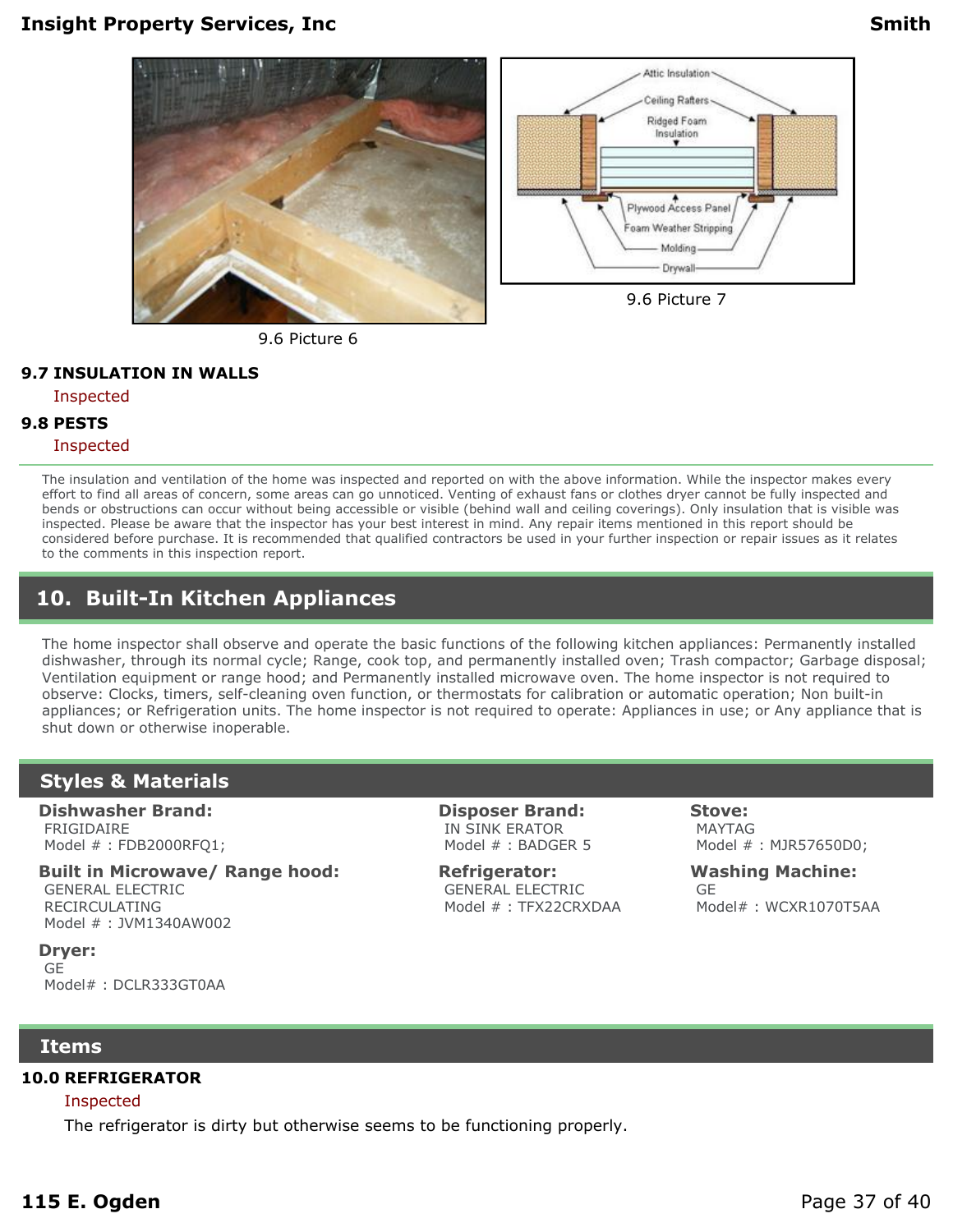#### **10.1 STOVE/OVENS/COOKTOPS(RANGE)**

#### Repair or Replace

A carbon monoxide (CO) output test was done on the oven. The CO measured at Steady State operation (normal operating level) of the gas oven is **47 ppm at 606 degrees.** CO less than 25 ppm is ideal. 26-100 ppm recommends a cleaning and adjustment. 100+ ppm requires the unit be thoroughly serviced, cleaned and adjusted by a qualified service technician.



10.1 Picture 1 CO - 47ppm @ 606 degrees

#### **10.2 MICROWAVE / HOOD VENT**

#### Repair or Replace

The exhaust fan (part of the microwave) recirculates air rather than exhausting it to the outside. Should the kitchen be remodeled, consider venting this unit to the outside to remove odors, moisture and gases associated with gas cooking.

#### **10.3 DISHWASHER**

#### Repair or Replace

The copper supply to the dishwasher is kinked at the bends and seems to has put the drain valve electrical relay in contact with the floor. If a leak occurs, an electrical shock hazard is present. Recommend a qualified individual replace the copper supply with a flexible, stainless steel braided supply and adjust the drain relay up off the floor.



10.3 Picture 1 10.3 Picture 2

### **10.4 FOOD WASTE DISPOSAL**

### Inspected **10.5 WASHER**

Repair or Replace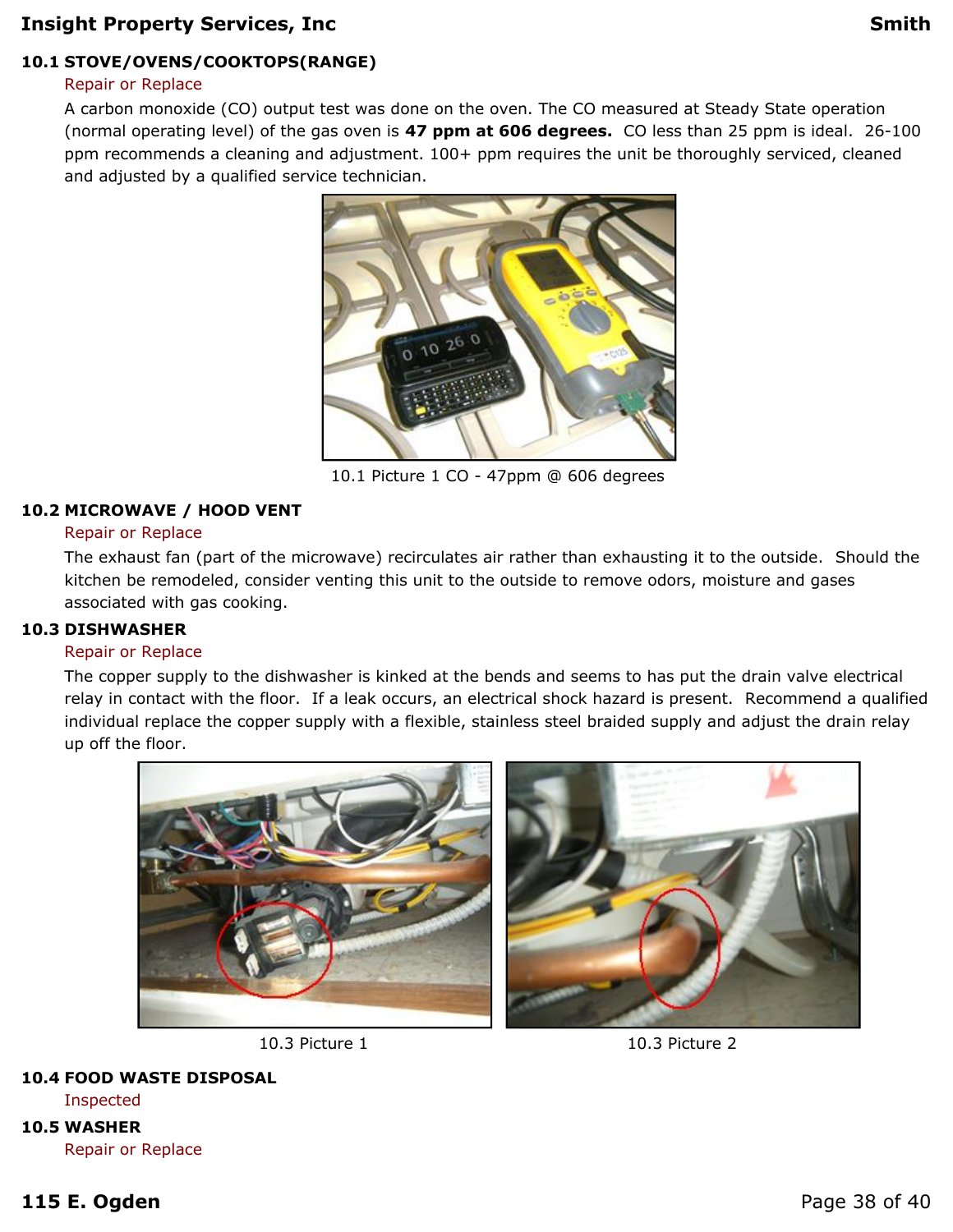The unit was tested for basic function and other obvious signs of disrepair. Appliances are not inspected for proper function of all features and settings. No obvious issues were observed.

The washer pan is cracked at the corner. Consider replacing the pan to effectively manage leaks that may occur.



10.5 Picture 1

#### **10.6 DRYER**

#### Repair or Replace

The unit was tested for basic function and other obvious signs of disrepair. Appliances are not inspected for proper function of all features and settings. No obvious issues were observed.

The dryer vent pipe should be a metal duct, solid or flexible. Vinyl material or metalized mylar are a fire hazard with gas dryers



10.6 Picture 1

The built-in appliances of the home were inspected and reported on with the above information. While the inspector makes every effort to find all areas of concern, some areas can go unnoticed. Please be aware that the inspector has your best interest in mind. Any repair items mentioned in this report should be considered before purchase. It is recommended that qualified contractors be used in your further inspection or repair issues as it relates to the comments in this inspection report.